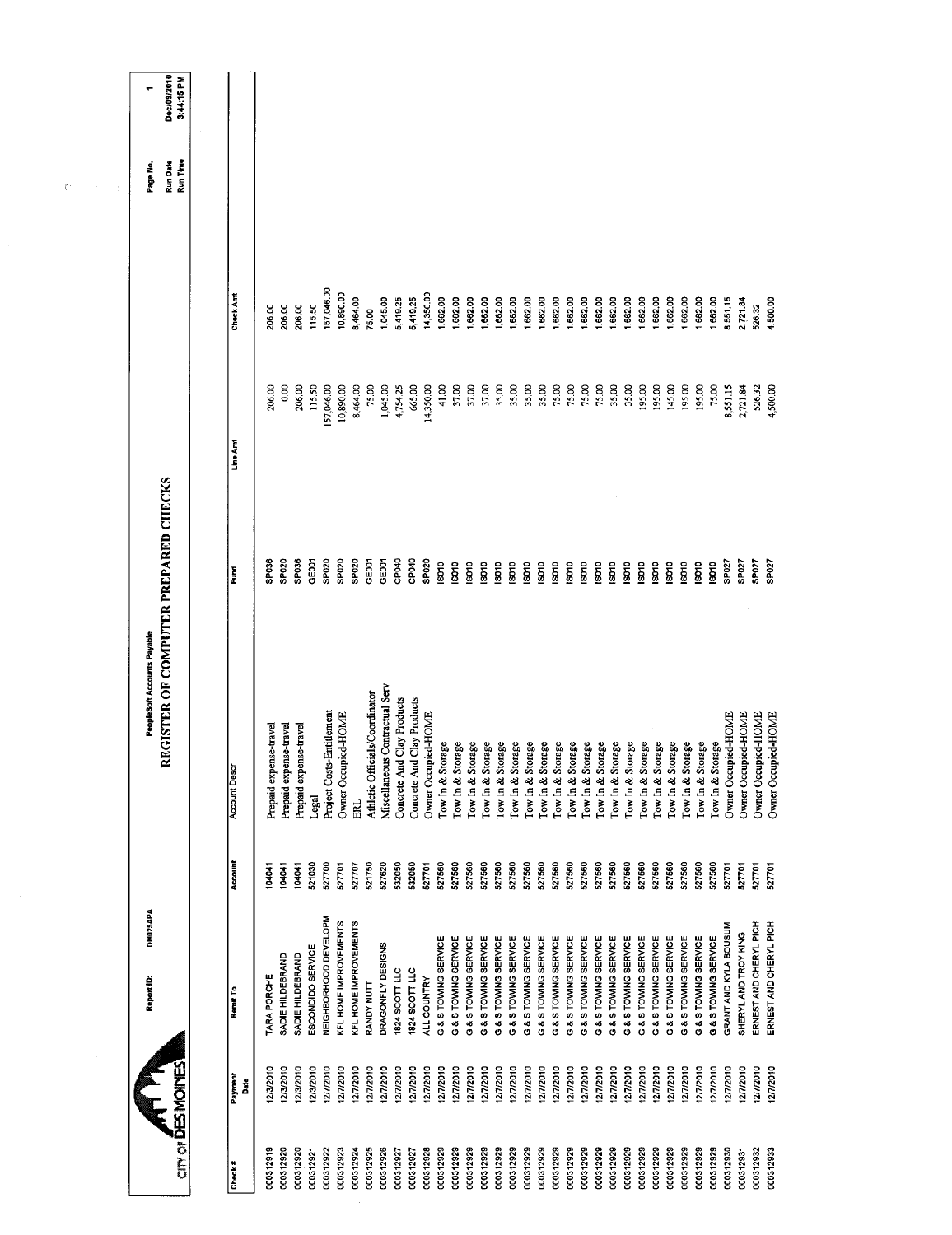|                                |               | <b>DM025APA</b><br>Report ID:  |         | PeopleSoft Accounts Payable          |                   |                 |                  | Page No.             | N                         |
|--------------------------------|---------------|--------------------------------|---------|--------------------------------------|-------------------|-----------------|------------------|----------------------|---------------------------|
| $\alpha$ or $\delta$ ES MOINES |               |                                |         | REGISTER OF COMPUTER PREPARED CHECKS |                   |                 |                  | Run Time<br>Run Date | Dec/09/2010<br>3:44:15 PM |
|                                |               |                                |         |                                      |                   |                 |                  |                      |                           |
| Check#                         | Payment<br>នី | Remit To                       | Account | <b>Account Descr</b>                 | Š                 | Line Amt        | <b>Check And</b> |                      |                           |
| 000312934                      | 2/7/2010      | BOB SCHULTE                    | 522020  | <b>Local Transportation</b>          | SP020             | $\frac{50}{11}$ | $\frac{5}{1}$    |                      |                           |
| 000312935                      | 12/7/2010     | CAROLINE GATHRIGHT             | 522020  | Local Transportation                 | SP020             | 12.00           | 12,00            |                      |                           |
| 000312936                      | 1277/2010     | <b>TEVA DAWSON</b>             | 527520  | Dues And Membership                  | GE001             | 45.00           | 45.00            |                      |                           |
| 000312937                      | 2/7/2010      | KIMBERLY PIPER                 | 522020  | Local Transportation                 | GE001             | 20.60           | 20.60            |                      |                           |
| 000312938                      | 12/7/2010     | CHERYL RAMIREZ                 | 522020  | Local Transportation                 | SP020             | 2.00            | 7.50             |                      |                           |
| 000312938                      | 1277/2010     | CHERYL RAMIREZ                 | 522020  | <b>Local Transportation</b>          | SP020             | 5.50            | 7.50             |                      |                           |
| 000312939                      | 277/2010      | TONY VAN ROEKEI                | 522020  | Local Transportation                 | GEOOT             | 37.00           | 37.00            |                      |                           |
| 000312940                      | 1277/2010     | <b>JEAN MURRAY</b>             | 532010  | Agricultural And Horticultural       | GE001             | 88.25           | 246.30           |                      |                           |
| 000312940                      | 277/2010      | <b>JEAN MURRAY</b>             | 532350  | Recreation Supplies And Equipm       | GE001             | 158.05          | 246.30           |                      |                           |
| 000312941                      | 12/7/2010     | <b>BOB MEZERA</b>              | 104041  | Prepaid expense-travel               | GEOOT             | 0.00            | 935.80           |                      |                           |
| 000312941                      | 1277/2010     | BOB MEZERA                     | 104041  | Prepaid expense-travel               | GEOOT             | 935.80          | 935.80           |                      |                           |
| 000312942                      | 12/7/2010     | CITY OF DES MOINES             | 529805  | Police Buy Fund                      | GEOOT             | 5,667.28        | 5,667.28         |                      |                           |
| 000312943                      | 127/2010      | AZTEC MOTORS                   | 529070  | Contribution Exp, Special Item       | SPO <sub>27</sub> | 2,500.00        | 2,500.00         |                      |                           |
| 000312944                      | 12/7/2010     | CAPITAL CITY MINI STORAGE      | 528025  | Payment<br>Relocation                | EN104             | 115.00          | 115.00           |                      |                           |
| 000312945                      | 12/7/2010     | CAPITAL CITY MINI STORAGE      | 528025  | Payment<br>Relocation                | SP854             | 85.00           | 85.00            |                      |                           |
| 000312946                      | 12/7/2010     | TERRY KIRCHNER                 | 528025  | Payment<br>Relocation                | SP854             | 1,000.00        | 1,000.00         |                      |                           |
| 000312947                      | 12/7/2010     | STEVE MOORE                    | 528025  | Payment<br>Relocation                | SP854             | 1,000.00        | 1,000.00         |                      |                           |
| 000312948                      | 12/7/2010     | JAMES PYLE                     | 528025  | Payment<br>Relocation                | SP854             | 1,000.00        | 1,000.00         |                      |                           |
| 000312949                      | 12/7/2010     | <b>TOMMY RHODES</b>            | 528025  | Payment<br>Relocation                | SP854             | 550,00          | 550.00           |                      |                           |
| 000312950                      | 127/2010      | GLENIS WALTZ                   | 528025  | Payment<br>Relocation                | SP854             | 1,000.00        | 1,000.00         |                      |                           |
| 000312951                      | 12/7/2010     | <b>JANET BUSH</b>              | 528025  | Payment<br>Relocation                | SP854             | 1,000.00        | 1,000,00         |                      |                           |
| 000312952                      | 12/7/2010     | ARNOLD ESSEX                   | 528025  | Payment<br>Relocation                | SP854             | 1,000.00        | 1,000.00         |                      |                           |
| 000312953                      | 2772010       | <b>OWA MINI STORAGE</b>        | 528025  | Payment<br>Relocation                | SP854             | 90.10           | 30,10            |                      |                           |
| 000312954                      | 12/7/2010     | OWA DEPARTMENT OF JUS          | 532120  | License, Plates, Badges, Tags,       | SP324             | 100.00          | 100.00           |                      |                           |
| 000312955                      | 12/7/2010     | POLK COUNTY TREASURER          | 541015  | Easements<br>Permanent               | SPO <sub>20</sub> | 1.00            | $^{1.00}$        |                      |                           |
| 000312956                      | 127/2010      | <b>SIMPLEXGRINNELL LP</b>      | 521020  | Consultants And Professional S       | EN051             | 9,813.07        | 10,777.00        |                      |                           |
| 000312956                      | 1277/2010     | SIMPLEXGRINNELL LP             | 521020  | Consultants And Professional S       | EN051             | 963.93          | 10,777.00        |                      |                           |
| 000312957                      | 12/7/2010     | <b>MILLOW CREEK GOLF COURS</b> | 541015  | Easements<br>Permanent               | AG267             | 19,100.00       | 19,100.00        |                      |                           |
| 000312958                      | 12772010      | GREATER DES MOINES PAR         | 532080  | Food                                 | GE001             | 140.00          | 140.00           |                      |                           |
| 000312959                      | 1277/2010     | OWA HEALTH PHYSICIANS          | 529430  | Legal Expenses Reimbursable By       | SP360             | 20.00           | 20.00            |                      |                           |
| 000312960                      | 12/7/2010     | WATER ENVIRONMENT RES          | 527520  | Dues And Membership                  | EN301             | 5,253.00        | 24,803.00        |                      |                           |
| 000312960                      | 12772010      | WATER ENVIRONMENT RES          | 527520  | Dues And Membership                  | AG257             | 19,550.00       | 24,803.00        |                      |                           |
| 000312961                      | 12772010      | VATIONAL ASSN OF CLEAN W       | 527520  | Dues And Membership                  | AG257             | 10,060.00       | 10,060.00        |                      |                           |
| 000312962                      | 1277/2010     | CAROL JOHNSON                  | 528025  | Payment<br>Relocation                | SP020             | 900.00          | 900.00           |                      |                           |
| 000312963                      | 12/7/2010     | NATHAN ALLEN                   | 529390  | Customer Reimburse-Sewers            | EN <sub>101</sub> | 1,000.00        | 1,000.00         |                      |                           |
| 000312964                      | 2772010       | <b>EANN AUXIER</b>             | 529390  | Customer Reimburse-Sewers            | EN <sub>101</sub> | 1,000.00        | 1,000.00         |                      |                           |
|                                |               |                                |         |                                      |                   |                 |                  |                      |                           |

 $\mathcal{C}^{\prime}$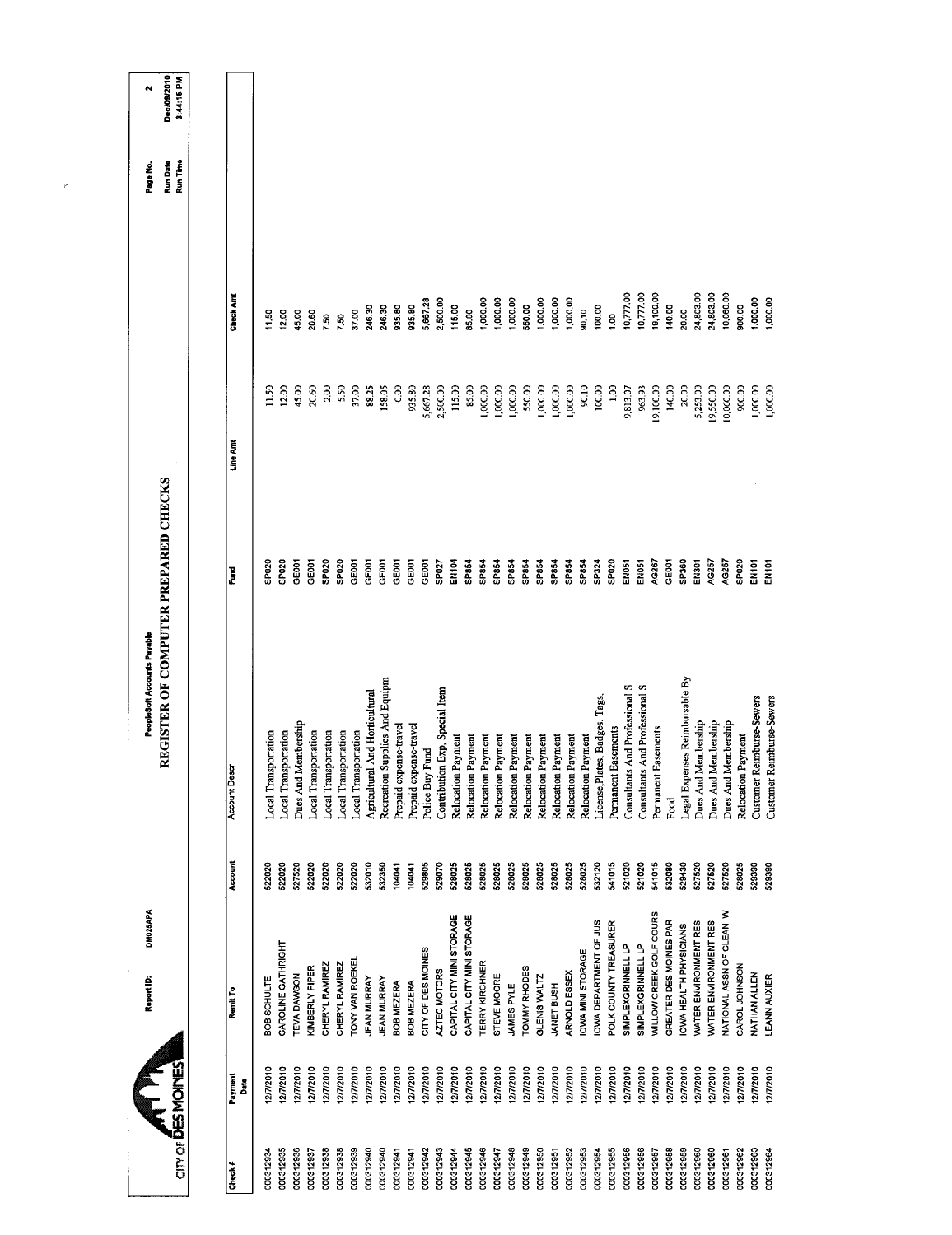|                                                  | DM025APA<br>Report ID:                            |                  | REGISTER OF COMPUTER PREPARED CHECKS<br>PeopleSoft Accounts Payable |                            |                      |                        | Run Date<br>Page No. | Dec/09/2010<br>n |
|--------------------------------------------------|---------------------------------------------------|------------------|---------------------------------------------------------------------|----------------------------|----------------------|------------------------|----------------------|------------------|
| <b>CITY OF DES MOINES</b>                        |                                                   |                  |                                                                     |                            |                      |                        | Run Time             | 3:44:15 PM       |
| Payment<br>å<br>Check#                           | Remit To                                          | Account          | <b>Account Descr</b>                                                | š                          | Line Amt             | Check Am               |                      |                  |
| 12/7/2010<br>000312965                           | BILL AND KAREN DAY                                | 529390           | Customer Reimburse-Sewers                                           | 더 PD<br>이 시                | 1,000.00             | 1,000.00               |                      |                  |
| 12/7/2010<br>000312966                           | MOISES FLORES                                     | 529390           | Customer Reimburse-Sewers                                           | EN <sub>101</sub>          | 1,000.00             | 1,000,00               |                      |                  |
| 12/7/2010<br>000312967                           | ANDREW AND CHRISTINA HA                           | 529390           | Customer Reimburse-Sewers                                           | EN101                      | 1,000.00             | 1,000.00               |                      |                  |
| 127/2010<br>000312968                            | THEODORE AND JANET HOU                            | 529390           | Customer Reimburse-Sewers                                           | EN101                      | 1,000.00             | 1,000.00               |                      |                  |
| 12/7/2010<br>000312969                           | GERALD M LAPOLE                                   | 529390           | Customer Reimburse-Sewers                                           | EN101                      | 1,000.00             | 1,000.00               |                      |                  |
| 12/7/2010<br>000312970<br>000312971              | SARA PATTERSON<br>STEVEN LUSSIER                  | 529390<br>529390 | Customer Reimburse-Sewers                                           | EN101<br>EN <sub>101</sub> | 1,000.00             | 1,000.00<br>1,000.00   |                      |                  |
| 12/7/2010<br>12772010<br>000312972               | SUSETTE RAWSON                                    | 529390           | Customer Reimburse-Sewers<br>Customer Reimburse-Sewers              | EN101                      | 1,000.00<br>1,000.00 | 1,000.00               |                      |                  |
| 12/7/2010<br>000312973                           | RICHARD ROLLINS                                   | 529390           | Customer Reimburse-Sewers                                           | EN <sub>101</sub>          | 1,000.00             | 1,000.00               |                      |                  |
| 127/2010<br>000312974                            | XAVIER WILSON                                     | 529390           | Customer Reimburse-Sewers                                           | EN101                      | 1,000.00             | 1,000.00               |                      |                  |
| 12/7/2010<br>000312975                           | PERIPHERAL MATTER PRODU                           | 521020           | Consultants And Professional S                                      | GEOOT                      | 2,000.00             | 2,000.00               |                      |                  |
| 12/7/2010<br>000312976                           | IPC INC                                           | 541015           | Permanent Easements                                                 | AG267                      | 500.00               | 500.00                 |                      |                  |
| 12/7/2010<br>1277/2010<br>000312978<br>000312977 | ALLERGY/ASTHMA ASSOCIAT<br>MARCIA DICKS           | 529390<br>529430 | Customer Reimburse-Sewers                                           | EN101<br>SP360             | 1,000.00<br>25.00    | 1,000.00<br>25.00      |                      |                  |
| 12/7/2010<br>000312979                           | CHAD SUTHERLAND                                   | 541010           | Legal Expenses Reimbursable By<br>Land                              | CP038                      | 704.00               | 704.00                 |                      |                  |
| 12/1/2010<br>000312980                           | MIDAMERICAN ENERGY                                | 528165           | Project Reconnect Payments                                          | SPO33                      | 763.01               | 763.01                 |                      |                  |
| 12/7/2010<br>000312981                           | BEST HEATING & COOLING                            | 528180           | Furnace Replacement/Repair                                          | SPO33                      | 2,285.75             | 12,110.50              |                      |                  |
| 12/7/2010<br>000312981                           | BEST HEATING & COOLING                            | 528080           | <b>ECIP</b> Furnace                                                 | SP033                      | 143.00               | 12,110.50              |                      |                  |
| 12/7/2010<br>12/7/2010<br>000312981<br>000312981 | BEST HEATING & COOLING<br>BEST HEATING & COOLING  | 528180<br>528180 | Furnace Replacement/Repair                                          | SPO33<br>SPO33             | 1,880.75<br>2,285.75 | 12,110.50<br>12,110.50 |                      |                  |
| 12/7/2010<br>000312981                           | BEST HEATING & COOLING                            | 528180           | Furnace Replacement/Repair<br>Furnace Replacement/Repair            | SP033                      | 2,075.75             | 12,110.50              |                      |                  |
| 12/7/2010<br>000312981                           | BEST HEATING & COOLING                            | 528180           | Furnace Replacement/Repair                                          | SP <sub>033</sub>          | 2,205.00             | 12,110.50              |                      |                  |
| 2772010<br>000312981                             | BEST HEATING & COOLING                            | 528080           | <b>ECIP</b> Furnace                                                 | SPO33                      | 63.00                | 12,110.50              |                      |                  |
| 12/7/2010<br>000312981                           | BEST HEATING & COOLING                            | 528080<br>528080 | <b>ECIP</b> Furnace                                                 | SP <sub>033</sub><br>SPO33 | 585.50               | 12,110.50              |                      |                  |
| 12/7/2010<br>000312981<br>000312981              | BEST HEATING & COOLING<br>BEST HEATING & COOLING  | 528080           | <b>ECIP</b> Furnace                                                 | SP <sub>033</sub>          | 143.00               | 12,110.50<br>12,110.50 |                      |                  |
| 12/7/2010<br>12/7/2010<br>000312981              | BEST HEATING & COOLING                            | 528080           | <b>ECIP</b> Furnace<br><b>ECIP</b> Furnace                          | SP033                      | 63.00<br>63.00       | 12,110.50              |                      |                  |
| 12772010<br>000312981                            | BEST HEATING & COOLING                            | 528080           | <b>ECIP</b> Furnace                                                 | SPO33                      | 223.00               | 12,110.50              |                      |                  |
| 12/7/2010<br>000312981                           | BEST HEATING & COOLING                            | 528080           | <b>ECIP</b> Furnace                                                 | SPO33                      | 94.00                | 12,110.50              |                      |                  |
| 1277/2010<br>000312982                           | CITIZENS FOR COMMUNITY                            | 521080           | Sub-Recipient Contr                                                 | SP020                      | 5,474.24             | 5,474.24               |                      |                  |
| 12772010<br>000312983                            | DES MOINES REGISTER                               | 531020           | Magazines, Maps, Reference Boo                                      | GE001                      | 112.18               | 112.18                 |                      |                  |
| 12/7/2010<br>000312984                           | HAVATHORN HILL                                    | 521080           | Sub-Recipient Contr                                                 | SP020                      | 6,533.00             | 6,533.00               |                      |                  |
| 127/2010<br>000312985                            | <b>IOWA SECRETARY OF STATE</b>                    | 527520           | Dues And Membership                                                 | GE001                      | 30.00                | 30.00                  |                      |                  |
| 12/7/2010<br>2772010<br>000312986<br>000312987   | YOUTH & SHELTER SERVICE<br>COVENTRY HEALTH CARE O | 461110<br>521080 | Ambulance Charges<br>Sub-Recipient Contr                            | SP039<br>GE001             | 346.81<br>24,625.98  | 346.81                 |                      |                  |
|                                                  |                                                   |                  |                                                                     |                            |                      | 24,625.98              |                      |                  |

 $\label{eq:2.1} \mathcal{L} = \frac{1}{2} \sum_{i=1}^n \frac{1}{2} \sum_{j=1}^n \frac{1}{2} \sum_{j=1}^n \frac{1}{2} \sum_{j=1}^n \frac{1}{2} \sum_{j=1}^n \frac{1}{2} \sum_{j=1}^n \frac{1}{2} \sum_{j=1}^n \frac{1}{2} \sum_{j=1}^n \frac{1}{2} \sum_{j=1}^n \frac{1}{2} \sum_{j=1}^n \frac{1}{2} \sum_{j=1}^n \frac{1}{2} \sum_{j=1}^n \frac{1}{2} \sum_{j=$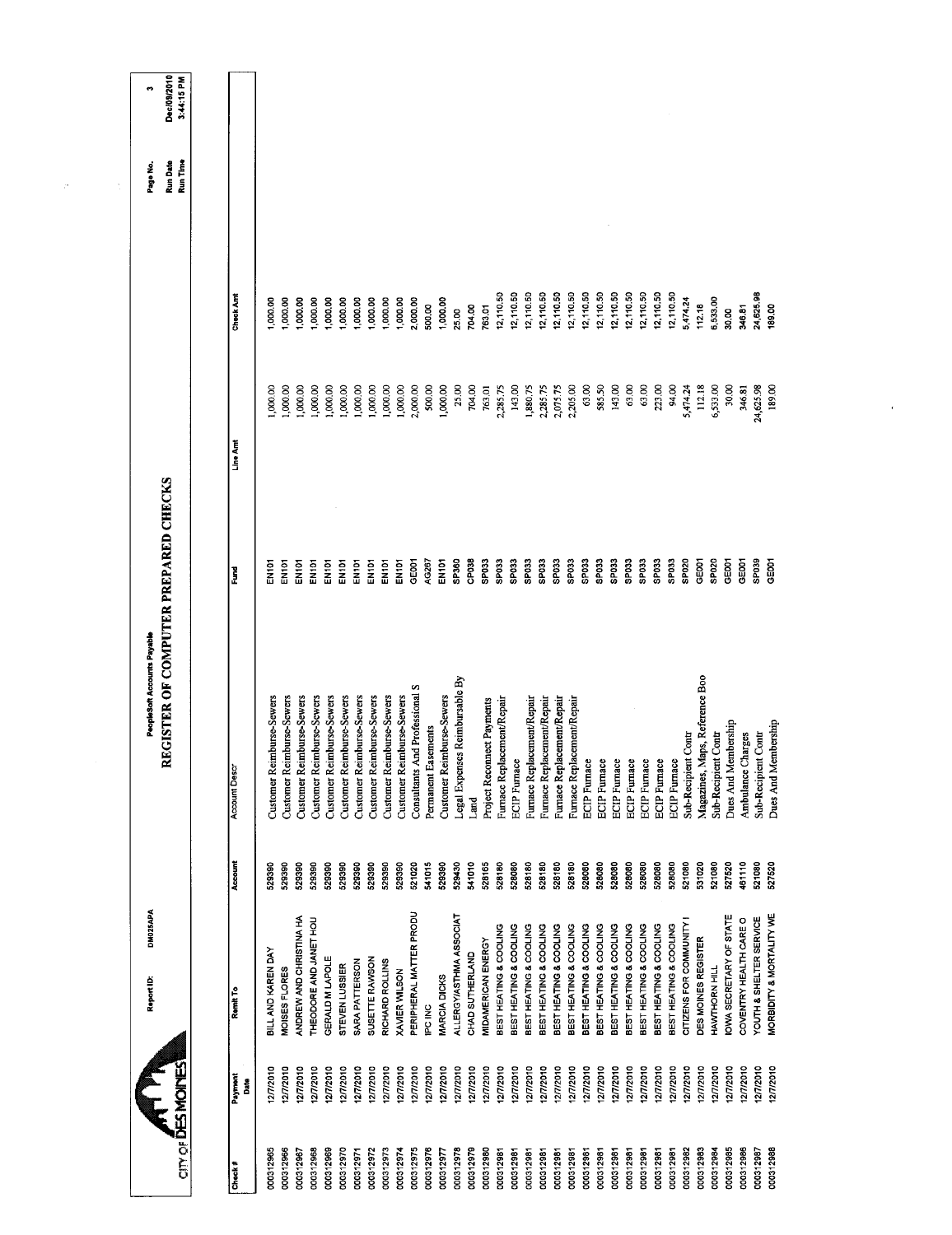|                                      |                                |                   |           |           | Run Time | 3:44:15 PM |
|--------------------------------------|--------------------------------|-------------------|-----------|-----------|----------|------------|
|                                      |                                |                   |           |           |          |            |
| Account                              | <b>Account Descr</b>           | Ě                 | Line Arrt | Check Amt |          |            |
|                                      |                                |                   |           |           |          |            |
| 461110<br>PRINCIPAL LIFE INSURANCE C | Ambulance Charges              | <b>GEOOT</b>      | 218.24    | 218.24    |          |            |
| 521080                               | Sub-Recipient Contr            | SP029             | 50,150.10 | 50,150.10 |          |            |
| 529430                               | Legal Expenses Reimbursable By | GE005             | 350.00    | 350.00    |          |            |
| 527520                               | Dues And Membership            | <b>GEOOT</b>      | 2,250.00  | 2,250.00  |          |            |
| 461110                               | Ambulance Charges              | GE001             | 472.80    | 472.80    |          |            |
| 562050                               | Training                       | ENOOD             | 35.00     | 35.00     |          |            |
| 521140                               | Contracted Recreation Services | ET901             | 1,800.00  | 1,800,00  |          |            |
| 527500                               | Licenses And Permits           | GE001             | 75.00     | 75.00     |          |            |
| 461110                               | Ambulance Charges              | GEDOT             | 76.46     | 76.46     |          |            |
| 461110                               | Ambulance Charges              | GEDOT             | 193.07    | 193.07    |          |            |
| 461110                               | Ambulance Charges              | GE001             | 72.19     | 72.19     |          |            |
| 525150                               | Telephone Service (Cell)       | GEOOT             | 149.50    | 235.68    |          |            |
| 527110                               | Rent-Non City Radio & Electron | SP751             | 86.18     | 235.68    |          |            |
| 525020                               | Electric Light And Power       | EN <sub>002</sub> | 208.52    | 82,902.67 |          |            |
| 525010                               | Gas                            | EN002             | 799.57    | 82,902.67 |          |            |
| 525020                               | Electric Light And Power       | <b>EN002</b>      | 10.28     | 82,902.67 |          |            |
| 525010                               | Gas                            | EN <sub>002</sub> | 12.86     | 82,902.67 |          |            |
| 525020                               | Electric Light And Power       | EN002             | 205,25    | 82,902.67 |          |            |
| 525020                               | Electric Light And Power       | EN <sub>002</sub> | 247.89    | 82,902.67 |          |            |
| 525010                               | Gas                            | <b>EN002</b>      | 128.98    | 82,902.67 |          |            |
| 525010                               | Gas                            | <b>EN002</b>      | 101.92    | 82,902.67 |          |            |
| 525010                               | Gas                            | EN <sub>002</sub> | 923.41    | 82,902.67 |          |            |
| 525020                               | Electric Light And Power       | EN002             | 248.92    | 82,902.67 |          |            |
| 525020                               | Electric Light And Power       | AG255             | 32.45     | 82,902.67 |          |            |
| 525020                               | Electric Light And Power       | GE001             | 417.95    | 82,902.67 |          |            |
| 525020                               | Electric Light And Power       | GE001             | 454.33    | 82,902.67 |          |            |
| 525020                               | Electric Light And Power       | GE001             | 636.56    | 82,902.67 |          |            |
| 525020                               | Electric Light And Power       | GE001             | 17.48     | 82,902.67 |          |            |
| 525020                               | Electric Light And Power       | GEOOT             | 20.47     | 82,902.67 |          |            |
| 525020                               | Electric Light And Power       | GEOO1             | 17.11     | 82,902.67 |          |            |
| 525020                               | Electric Light And Power       | GEOOT             | 20.29     | 62,902.67 |          |            |
| 525020                               | Electric Light And Power       | GEOOT             | 18.79     | 82,902.67 |          |            |
| 525020                               | Electric Light And Power       | GE001             | 24.77     | 82,902.67 |          |            |
| 525020                               | Electric Light And Power       | GE001             | 25.80     | 82,902.67 |          |            |
| 525020                               | Electric Light And Power       | <b>GEOOT</b>      | 19.16     | 82,902.67 |          |            |
| 525020                               | Electric Light And Power       | GEOCI             | 18,98     | 82,902.67 |          |            |

 $\frac{1}{2} \sum_{i=1}^n \frac{1}{i} \sum_{j=1}^n \frac{1}{j}$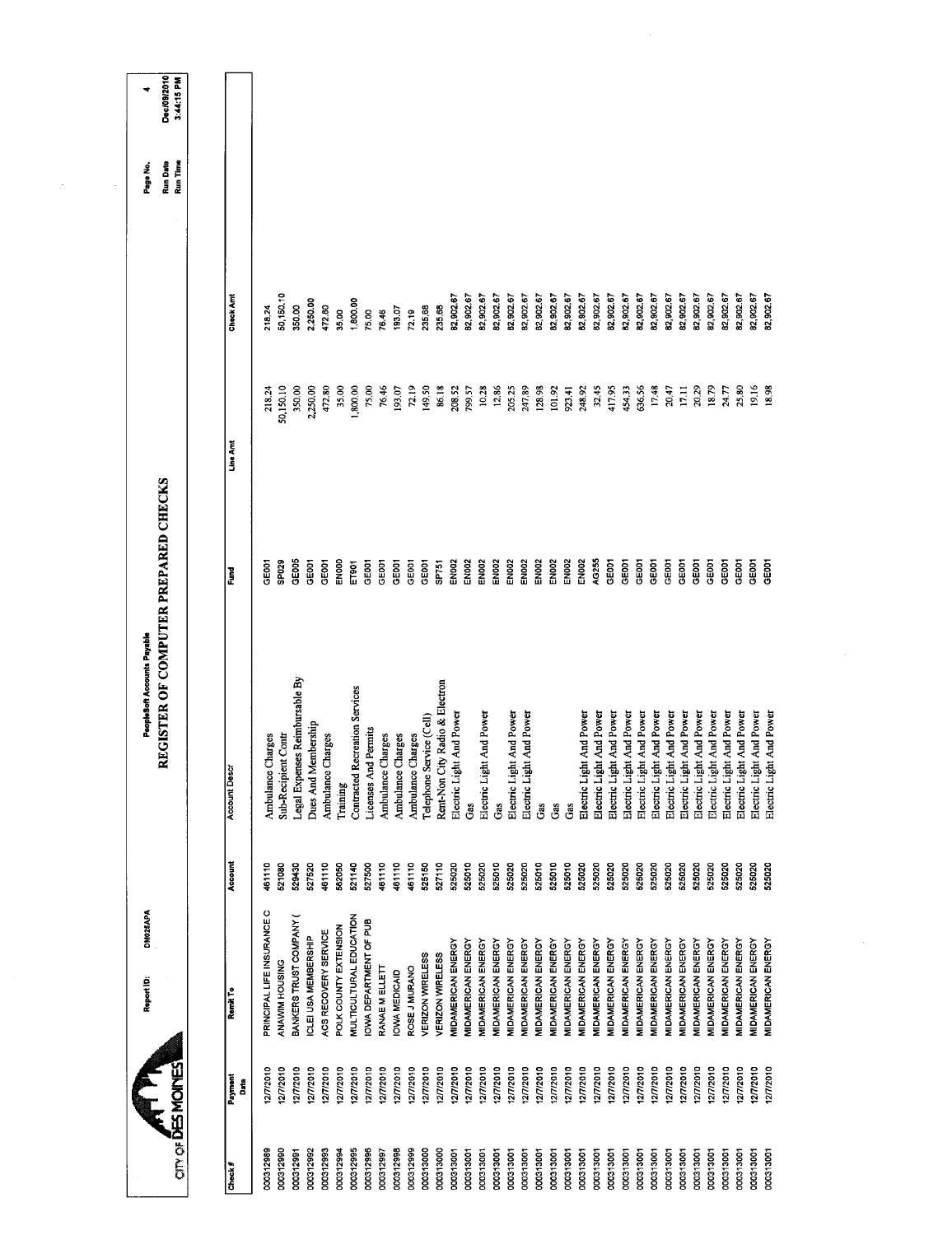| Electric Light And Power<br><b>Account Descr</b> | ូ <sub>និ</sub><br>Gas<br>Account<br>525020<br>525010<br>525010<br>525020<br>525020<br>525020<br>525020<br>525020<br>525020<br>525020<br>525020 | MIDAMERICAN ENERGY<br>MIDAMERICAN ENERGY<br>MIDAMERICAN ENERGY<br>MIDAMERICAN ENERGY<br>MIDAMERICAN ENERGY<br>MIDAMERICAN ENERGY<br>MIDAMERICAN ENERGY<br><b>MIDAMERICAN ENERGY</b><br>MIDAMERICAN ENERGY<br>MIDAMERICAN ENERGY<br>MIDAMERICAN ENERGY<br><b>MIDAMERICAN ENERGY</b><br>MIDAMERICAN ENERGY<br>MIDAMERICAN ENERGY<br><b>MIDAMERICAN ENERGY</b><br>MIDAMERICAN ENERGY<br>MIDAMERICAN ENERGY<br>MIDAMERICAN ENERGY |
|--------------------------------------------------|-------------------------------------------------------------------------------------------------------------------------------------------------|-------------------------------------------------------------------------------------------------------------------------------------------------------------------------------------------------------------------------------------------------------------------------------------------------------------------------------------------------------------------------------------------------------------------------------|
|                                                  |                                                                                                                                                 | Ĝ.<br>525010<br>525020<br>525020<br>525020<br>525020<br>525020<br>525020                                                                                                                                                                                                                                                                                                                                                      |
|                                                  |                                                                                                                                                 |                                                                                                                                                                                                                                                                                                                                                                                                                               |
|                                                  |                                                                                                                                                 | Electric Light And Power                                                                                                                                                                                                                                                                                                                                                                                                      |
|                                                  |                                                                                                                                                 | Electric Light And Power<br>Electric Light And Power                                                                                                                                                                                                                                                                                                                                                                          |
|                                                  |                                                                                                                                                 |                                                                                                                                                                                                                                                                                                                                                                                                                               |
|                                                  |                                                                                                                                                 |                                                                                                                                                                                                                                                                                                                                                                                                                               |
|                                                  |                                                                                                                                                 | Electric Light And Power                                                                                                                                                                                                                                                                                                                                                                                                      |
|                                                  |                                                                                                                                                 | Electric Light And Power                                                                                                                                                                                                                                                                                                                                                                                                      |
|                                                  |                                                                                                                                                 | Electric Light And Power                                                                                                                                                                                                                                                                                                                                                                                                      |
|                                                  |                                                                                                                                                 |                                                                                                                                                                                                                                                                                                                                                                                                                               |
|                                                  |                                                                                                                                                 | Electric Light And Power                                                                                                                                                                                                                                                                                                                                                                                                      |
|                                                  |                                                                                                                                                 | Electric Light And Power                                                                                                                                                                                                                                                                                                                                                                                                      |
|                                                  |                                                                                                                                                 | Electric Light And Power                                                                                                                                                                                                                                                                                                                                                                                                      |
|                                                  |                                                                                                                                                 | Electric Light And Power                                                                                                                                                                                                                                                                                                                                                                                                      |
|                                                  |                                                                                                                                                 | Electric Light And Power                                                                                                                                                                                                                                                                                                                                                                                                      |
|                                                  |                                                                                                                                                 | Electric Light And Power<br>Electric Light And Power                                                                                                                                                                                                                                                                                                                                                                          |
|                                                  |                                                                                                                                                 |                                                                                                                                                                                                                                                                                                                                                                                                                               |
|                                                  |                                                                                                                                                 |                                                                                                                                                                                                                                                                                                                                                                                                                               |
|                                                  |                                                                                                                                                 |                                                                                                                                                                                                                                                                                                                                                                                                                               |
|                                                  | Electric Light And Power                                                                                                                        |                                                                                                                                                                                                                                                                                                                                                                                                                               |
|                                                  |                                                                                                                                                 | Electric Light And Power<br>525020                                                                                                                                                                                                                                                                                                                                                                                            |
|                                                  |                                                                                                                                                 | Electric Light And Power<br>525020                                                                                                                                                                                                                                                                                                                                                                                            |
|                                                  |                                                                                                                                                 | Electric Light And Power<br>525020                                                                                                                                                                                                                                                                                                                                                                                            |
|                                                  |                                                                                                                                                 | Electric Light And Power<br>525020<br>525020                                                                                                                                                                                                                                                                                                                                                                                  |
|                                                  |                                                                                                                                                 | Electric Light And Power<br>Electric Light And Power<br>525020                                                                                                                                                                                                                                                                                                                                                                |
|                                                  |                                                                                                                                                 | Ĝ.<br>525010                                                                                                                                                                                                                                                                                                                                                                                                                  |
|                                                  |                                                                                                                                                 | Electric Light And Power<br>525020                                                                                                                                                                                                                                                                                                                                                                                            |
|                                                  |                                                                                                                                                 | Ğ<br>525010                                                                                                                                                                                                                                                                                                                                                                                                                   |
|                                                  |                                                                                                                                                 | Ĝã<br>525010                                                                                                                                                                                                                                                                                                                                                                                                                  |
|                                                  |                                                                                                                                                 | Electric Light And Power<br>525020                                                                                                                                                                                                                                                                                                                                                                                            |
|                                                  |                                                                                                                                                 | Gas<br>525010                                                                                                                                                                                                                                                                                                                                                                                                                 |
|                                                  |                                                                                                                                                 | Gas<br>525010                                                                                                                                                                                                                                                                                                                                                                                                                 |
|                                                  |                                                                                                                                                 | Gas<br>525010                                                                                                                                                                                                                                                                                                                                                                                                                 |
|                                                  |                                                                                                                                                 | Electric Light And Power<br>525020                                                                                                                                                                                                                                                                                                                                                                                            |
|                                                  |                                                                                                                                                 | Electric Light And Power<br>525020                                                                                                                                                                                                                                                                                                                                                                                            |
|                                                  |                                                                                                                                                 | Electric Light And Power<br>525020                                                                                                                                                                                                                                                                                                                                                                                            |
|                                                  |                                                                                                                                                 | Electric Light And Power<br>525020                                                                                                                                                                                                                                                                                                                                                                                            |

 $\mathcal{A}^{\mathcal{A}}$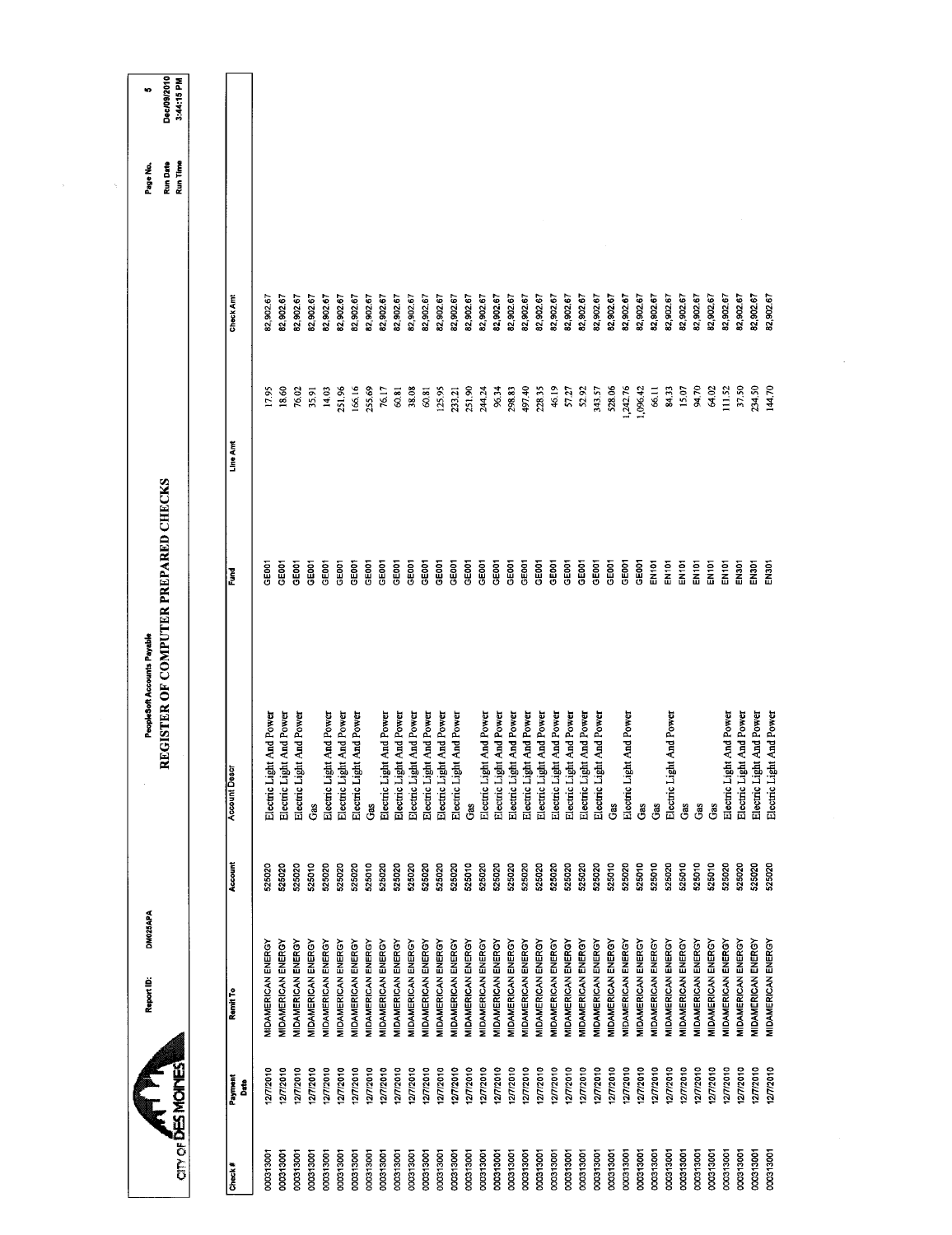|                          |              | DM025APA<br>Report ID:           |         | PeopleSoft Accounts Payable          |              |           |           | Page No.             | ¢                         |
|--------------------------|--------------|----------------------------------|---------|--------------------------------------|--------------|-----------|-----------|----------------------|---------------------------|
| <b>OTY OF DES MOINES</b> |              |                                  |         | REGISTER OF COMPUTER PREPARED CHECKS |              |           |           | Run Time<br>Run Date | Dec/09/2010<br>3:44:15 PM |
|                          |              |                                  |         |                                      |              |           |           |                      |                           |
| Check#                   | Payment<br>å | Remit To                         | Account | <b>Account Descr</b>                 | Ĕ            | Line Am   | Check Am  |                      |                           |
| 000313001                | 12772010     | <b>MIDAMERICAN ENERGY</b>        | 525020  | Electric Light And Power             | FN301        | 10.00     | 82,902.67 |                      |                           |
| 000313001                | 277/2010     | <b>MIDAMERICAN ENERGY</b>        | 525020  | Electric Light And Power             | EN301        | 13.49     | 82,902.67 |                      |                           |
| 000313001                | 2/7/2010     | <b>MIDAMERICAN ENERGY</b>        | 525020  | Electric Light And Power             | AG251        | 62,946.78 | 82,902.67 |                      |                           |
| 000313001                | 12/7/2010    | <b>MIDAMERICAN ENERGY</b>        | 525020  | Electric Light And Power             | GE001        | 163.54    | 62,902.67 |                      |                           |
| 000313001                | 12/7/2010    | MIDAMERICAN ENERGY               | 525020  | Electric Light And Power             | GE001        | 179.91    | 82,902.67 |                      |                           |
| 000313001                | 2/7/2010     | <b>MIDAMERICAN ENERGY</b>        | 525020  | Electric Light And Power             | GE001        | 2,504.93  | 82,902.67 |                      |                           |
| 000313001                | 127/2010     | MIDAMERICAN ENERGY               | 525020  | Electric Light And Power             | GE001        | 185.68    | 82,902.67 |                      |                           |
| 000313001                | 12/7/2010    | MIDAMERICAN ENERGY               | 525010  | Gas                                  | GE001        | 1,680.68  | 82,902.67 |                      |                           |
| 000313001                | 27/2010      | <b>MIDAMERICAN ENERGY</b>        | 525020  | Electric Light And Power             | GE001        | 10.00     | 82,902.67 |                      |                           |
| 000313001                | 127/2010     | MIDAMERICAN ENERGY               | 525020  | Electric Light And Power             | GE001        | 357.67    | 82,902.67 |                      |                           |
| 000313001                | 12772010     | <b>MIDAMERICAN ENERGY</b>        | 525020  | Electric Light And Power             | GEOOT        | 244.62    | 82,902.67 |                      |                           |
| 000313001                | 12/7/2010    | <b>MIDAMERICAN ENERGY</b>        | 525020  | Electric Light And Power             | GEOOT        | 19.04     | 82,902.67 |                      |                           |
| 000313001                | 12/7/2010    | MIDAMERICAN ENERGY               | 525020  | Electric Light And Power             | GE001        | 102.95    | 82,902.67 |                      |                           |
| 000313001                | 12/7/2010    | <b>MIDAMERICAN ENERGY</b>        | 525020  | Electric Light And Power             | GE001        | 30.41     | 82,902.67 |                      |                           |
| 000313001                | 12/7/2010    | MIDAMERICAN ENERGY               | 525020  | Electric Light And Power             | GE001        | 19.04     | 82,902.67 |                      |                           |
| 000313001                | 12/7/2010    | <b>MIDAMERICAN ENERGY</b>        | 525020  | Electric Light And Power             | GEOOT        | 12,06     | 82,902.67 |                      |                           |
| 000313001                | 12/7/2010    | <b>MIDAMERICAN ENERGY</b>        | 525020  | Electric Light And Power             | GE001        | 15.24     | 82,902.67 |                      |                           |
| 000313001                | 12/7/2010    | MIDAMERICAN ENERGY               | 525020  | Electric Light And Power             | GEOOT        | 12.71     | 82,902.67 |                      |                           |
| 000313001                | 127/2010     | <b>MIDAMERICAN ENERGY</b>        | 525020  | Electric Light And Power             | GE001        | 11,50     | 82,902.67 |                      |                           |
| 000313001                | 12/7/2010    | MIDAMERICAN ENERGY               | 525020  | Electric Light And Power             | GE001        | 29.88     | 82,902.67 |                      |                           |
| 000313001                | 12772010     | <b>MIDAMERICAN ENERGY</b>        | 525020  | Electric Light And Power             | GEOOT        | 17.62     | 82,902.67 |                      |                           |
| 000313001                | 2/7/2010     | <b>VIDAMERICAN ENERGY</b>        | 525010  | Ğ.                                   | GEOOT        | 258.06    | 82,902.67 |                      |                           |
| 000313001                | 12/7/2010    | MIDAMERICAN ENERGY               | 525020  | Electric Light And Power             | GEOOT        | 48.12     | 82,902.67 |                      |                           |
| 000313001                | 12/7/2010    | <b>VIDAMERICAN ENERGY</b>        | 525020  | Electric Light And Power             | CE001        | 24.11     | 82,902.67 |                      |                           |
| 000313001                | 12/7/2010    | <b>VIDAMERICAN ENERGY</b>        | 525020  | Electric Light And Power             | GE001        | 10.84     | 82,902.67 |                      |                           |
| 000313001                | 1277/2010    | <b>VIDAMERICAN ENERGY</b>        | 525020  | Electric Light And Power             | <b>GEOOT</b> | 3955      | 82,902.67 |                      |                           |
| 000313001                | 127/2010     | <b>VIDAMERICAN ENERGY</b>        | 525020  | Electric Light And Power             | GEOCI        | 19.07     | 82,902.67 |                      |                           |
| 000313001                | 12/7/2010    | <b><i>MIDAMERICAN ENERGY</i></b> | 525020  | Electric Light And Power             | GEOCI        | 72.62     | 82,902.67 |                      |                           |
| 000313001                | 1277/2010    | MIDAMERICAN ENERGY               | 525020  | Electric Light And Power             | GE001        | 33.85     | 82,902.67 |                      |                           |
| 000313001                | 12/7/2010    | <b>JIDAMERICAN ENERGY</b>        | 525010  | Gas                                  | <b>GEDO1</b> | 128.37    | 82,902.67 |                      |                           |
| 000313001                | 12/7/2010    | MIDAMERICAN ENERGY               | 525020  | Electric Light And Power             | GE001        | 1,055.85  | 82,902.67 |                      |                           |
| 000313001                | 12/7/2010    | MIDAMERICAN ENERGY               | 525020  | Electric Light And Power             | GE001        | 35.21     | 82,902.67 |                      |                           |
| 000313001                | 277/2010     | <b>VIDAMERICAN ENERGY</b>        | 525020  | Electric Light And Power             | GE001        | 47.12     | 82,902.67 |                      |                           |
| 000313001                | 12/7/2010    | MIDAMERICAN ENERGY               | 525020  | Electric Light And Power             | GE001        | 86.18     | 82,902.67 |                      |                           |
| 000313001                | 277/2010     | <b><i>AIDAMERICAN ENERGY</i></b> | 525020  | Electric Light And Power             | <b>GEOOT</b> | 11.50     | 32,902.67 |                      |                           |
| 000313001                | 2/7/2010     | <b>MIDAMERICAN ENERGY</b>        | 525020  | Electric Light And Power             | <b>GEOO1</b> | 10.00     | 82,902.67 |                      |                           |
|                          |              |                                  |         |                                      |              |           |           |                      |                           |

 $\tilde{g}$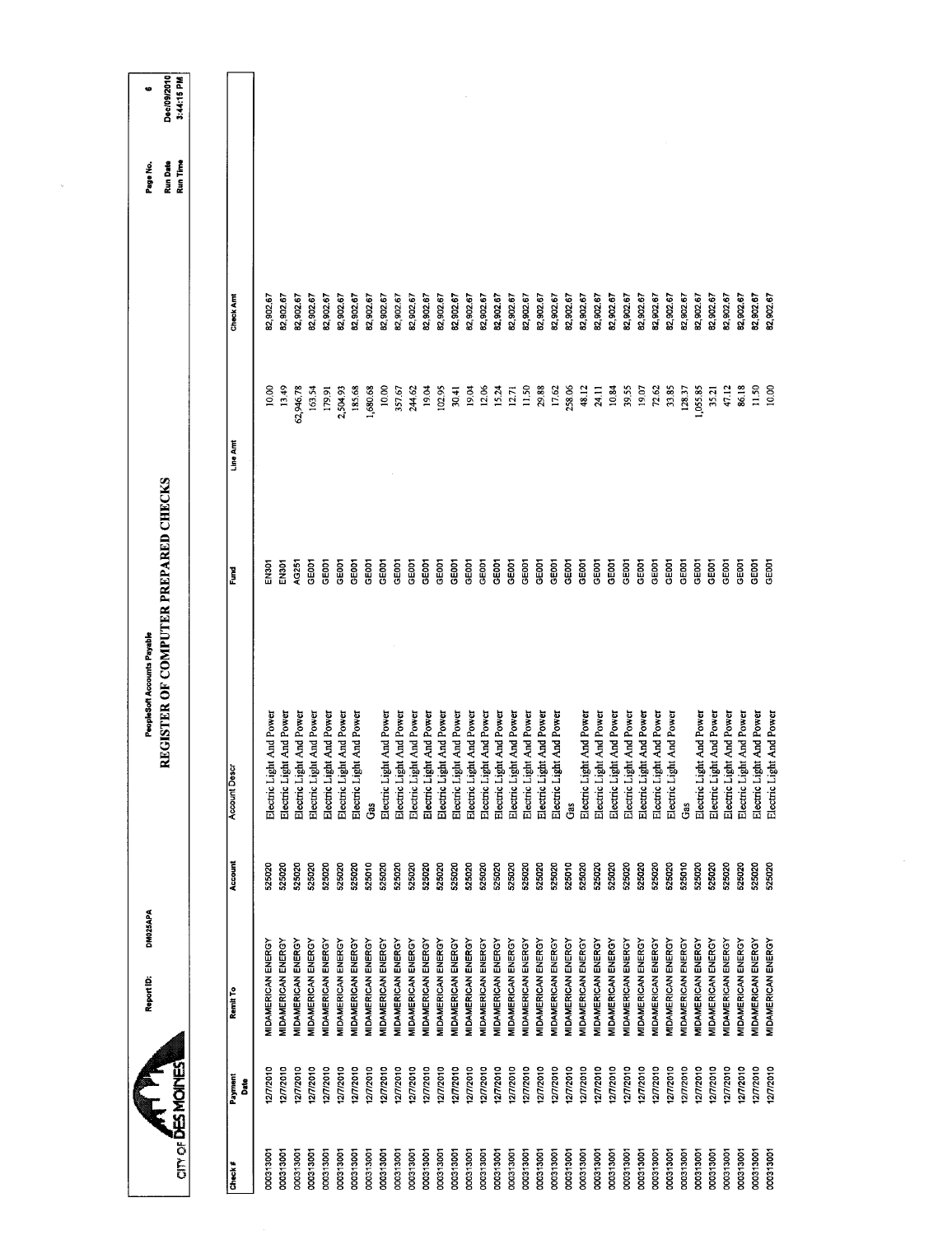| 82,902.67<br>82,902.67<br>82,902.67<br>82,902.67<br>82,902.67<br>82,902.67<br>82,902.67<br>82,902.67<br>82,902.67<br>82,902.67<br>82,902.67<br>82,902.67<br>82,902.67<br>82,902.67<br>82,902.67<br>82,902.67<br>82,902.67<br>82,902.67<br>82,902.67<br>82 902.67<br>Check Am<br>82,902.67<br>82,902.67<br>82,902.67<br>127.26<br>20215<br>202.15<br>202.15<br>202.15<br>202.15<br>275.38<br>904.70<br>275.38<br>275.38<br>105.60<br>623.18<br>80.32<br>12.00<br>127.26<br>11.20<br>11.06<br>13.45<br>11.50<br>11.62<br>11.18<br>11.35<br>14.95<br>32.00<br>48,00<br>96.00<br>904.70<br>39.49<br>72.20<br>10.00<br>14.68<br>10.75<br>11.12<br>10.87<br>10.44<br>10.62<br>145.45<br>105.60<br>86.49<br>40.41<br>18.98<br>19.04<br>29.05<br>11.87<br>186.83<br>11.37<br>90.44<br>80.32<br>10.00<br>Line Am<br>AG257<br>AG257<br>AG257<br>SP360<br>AG257<br>AG257<br>AG257<br>AG257<br>AG257<br>AG257<br>AG257<br>AG257<br>AG257<br>GE001<br>GEBOT<br>GEDO1<br>GEOCT<br>AG251<br>GEOOT<br>GE001<br>CE001<br>GE001<br>GE001<br>AG257<br>GEOCI<br>AG251<br>CPD34<br>GEOOT<br>GE001<br>GE001<br>GEOCI<br>GE001<br>GEOCT<br>GE001<br>පෙ<br>IS040<br>E<br>Lumber, Wood Products And Insu<br>R&M-Data Processing Equipment<br>Rent-Non City Radio & Electron<br>Rent-Non City Radio & Electron<br>Rent-Non City Radio & Electron<br>Rent-Non City Radio & Electron<br>Cleaning, Janitorial And Sanit<br>Electric Light And Power<br>Electric Light And Power<br>Electric Light And Power<br>Electric Light And Power<br>Electric Light And Power<br>Electric Light And Power<br>Electric Light And Power<br>Electric Light And Power<br>Electric Light And Power<br>Electric Light And Power<br>Electric Light And Power<br>Electric Light And Power<br>Electric Light And Power<br>Electric Light And Power<br>Electric Light And Power<br>Electric Light And Power<br>Electric Light And Power<br>Electric Light And Power<br>Electric Light And Power<br>Electric Light And Power<br>Telephone Service (Cell)<br>Electric Light And Power<br>Electric Light And Power<br>Electric Light And Power<br>Telephone Service (Cell)<br>Wood Finish Products<br>Wood Finish Products<br>Wood Finish Products<br>General Office<br><b>Account Desc</b><br>527110<br>532200<br>Account<br>525020<br>525020<br>525020<br>525020<br>525020<br>525020<br>525020<br>525150<br>527110<br>525150<br>527110<br>527110<br>532040<br>532200<br>532200<br>532140<br>531010<br>525020<br>525020<br>525020<br>525020<br>525020<br>525020<br>525020<br>525020<br>525020<br>525020<br>526100<br>525020<br>525020<br>525020<br>525020<br>525020<br>525020<br>ELECTRONIC ENGINEERING C<br>ELECTRONIC ENGINEERING C<br>ELECTRONIC ENGINEERING C<br>ELECTRONIC ENGINEERING C<br>ELECTRONIC ENGINEERING C<br>CAPITAL SANITARY SUPPLY C<br>INTERSTATE ALL BATTERY C<br><b>ACTION REPROGRAPHICS</b><br>MIDAMERICAN ENERGY<br>MIDAMERICAN ENERGY<br>MIDAMERICAN ENERGY<br><b>MIDAMERICAN ENERGY</b><br>MIDAMERICAN ENERGY<br>MIDAMERICAN ENERGY<br>MIDAMERICAN ENERGY<br>MIDAMERICAN ENERGY<br>MIDAMERICAN ENERGY<br><b>MIDAMERICAN ENERGY</b><br>MIDAMERICAN ENERGY<br>MIDAMERICAN ENERGY<br>MIDAMERICAN ENERGY<br><b>MIDAMERICAN ENERGY</b><br>MIDAMERICAN ENERGY<br><b>MIDAMERICAN ENERGY</b><br>MIDAMERICAN ENERGY<br><b>MIDAMERICAN ENERGY</b><br>MIDAMERICAN ENERGY<br>MIDAMERICAN ENERGY<br>MIDAMERICAN ENERGY<br>MIDAMERICAN ENERGY<br><b>MIDAMERICAN ENERGY</b><br>SHERWIN-WILLIAMS<br>SHERWIN-WILLIAMS<br>SHERWIN-WILLIAMS<br>THE BAKER GROUP<br>US CELLULAR<br>Remit To<br>12/7/2010<br>12/7/2010<br>12/7/2010<br>12/7/2010<br>12772010<br>12/7/2010<br>1277/2010<br>12/7/2010<br>12/7/2010<br>12/7/2010<br>12/7/2010<br>12/1/2010<br>127/2010<br>12/7/2010<br>12/7/2010<br>12/7/2010<br>12/7/2010<br>12/7/2010<br>12/7/2010<br>12/7/2010<br>12/7/2010<br>12/7/2010<br>12/7/2010<br>12/7/2010<br>12/7/2010<br>12/7/2010<br>127/2010<br>12/7/2010<br>12/7/2010<br>12/7/2010<br>12/7/2010<br>12/7/2010<br>12/7/2010<br>12/7/2010<br>12/7/2010<br>12/7/2010<br>Payment<br>និ |  | <b>CITY OF DES MOINES</b> | DM025APA<br>Report ID: | REGISTER OF COMPUTER PREPARED CHECKS<br>PeopleSoft Accounts Payable |  | Run Date<br>Run Time<br>Page No. | Dec/09/2010<br>3:44:15 PM |
|------------------------------------------------------------------------------------------------------------------------------------------------------------------------------------------------------------------------------------------------------------------------------------------------------------------------------------------------------------------------------------------------------------------------------------------------------------------------------------------------------------------------------------------------------------------------------------------------------------------------------------------------------------------------------------------------------------------------------------------------------------------------------------------------------------------------------------------------------------------------------------------------------------------------------------------------------------------------------------------------------------------------------------------------------------------------------------------------------------------------------------------------------------------------------------------------------------------------------------------------------------------------------------------------------------------------------------------------------------------------------------------------------------------------------------------------------------------------------------------------------------------------------------------------------------------------------------------------------------------------------------------------------------------------------------------------------------------------------------------------------------------------------------------------------------------------------------------------------------------------------------------------------------------------------------------------------------------------------------------------------------------------------------------------------------------------------------------------------------------------------------------------------------------------------------------------------------------------------------------------------------------------------------------------------------------------------------------------------------------------------------------------------------------------------------------------------------------------------------------------------------------------------------------------------------------------------------------------------------------------------------------------------------------------------------------------------------------------------------------------------------------------------------------------------------------------------------------------------------------------------------------------------------------------------------------------------------------------------------------------------------------------------------------------------------------------------------------------------------------------------------------------------------------------------------------------------------------------------------------------------------------------------------------------------------------------------------------------------------------------------------------------------------------------------------------------------------------------------------------------------------------------------------------------------------------------------------------------------------------------------------------------------------------------------------------------------------------------------------------------------------------------------------------------------------------------------------------------------------------------------------------------------------------------------------------------------------------------------------------------------------------------------------------------|--|---------------------------|------------------------|---------------------------------------------------------------------|--|----------------------------------|---------------------------|
| 000313008<br>000313003<br>000313001<br>000313001<br>000313001<br>000313001<br>000313001<br>000313001<br>000313001<br>000313001<br>000313001                                                                                                                                                                                                                                                                                                                                                                                                                                                                                                                                                                                                                                                                                                                                                                                                                                                                                                                                                                                                                                                                                                                                                                                                                                                                                                                                                                                                                                                                                                                                                                                                                                                                                                                                                                                                                                                                                                                                                                                                                                                                                                                                                                                                                                                                                                                                                                                                                                                                                                                                                                                                                                                                                                                                                                                                                                                                                                                                                                                                                                                                                                                                                                                                                                                                                                                                                                                                                                                                                                                                                                                                                                                                                                                                                                                                                                                                                                    |  | Check#                    |                        |                                                                     |  |                                  |                           |
|                                                                                                                                                                                                                                                                                                                                                                                                                                                                                                                                                                                                                                                                                                                                                                                                                                                                                                                                                                                                                                                                                                                                                                                                                                                                                                                                                                                                                                                                                                                                                                                                                                                                                                                                                                                                                                                                                                                                                                                                                                                                                                                                                                                                                                                                                                                                                                                                                                                                                                                                                                                                                                                                                                                                                                                                                                                                                                                                                                                                                                                                                                                                                                                                                                                                                                                                                                                                                                                                                                                                                                                                                                                                                                                                                                                                                                                                                                                                                                                                                                                |  |                           |                        |                                                                     |  |                                  |                           |
|                                                                                                                                                                                                                                                                                                                                                                                                                                                                                                                                                                                                                                                                                                                                                                                                                                                                                                                                                                                                                                                                                                                                                                                                                                                                                                                                                                                                                                                                                                                                                                                                                                                                                                                                                                                                                                                                                                                                                                                                                                                                                                                                                                                                                                                                                                                                                                                                                                                                                                                                                                                                                                                                                                                                                                                                                                                                                                                                                                                                                                                                                                                                                                                                                                                                                                                                                                                                                                                                                                                                                                                                                                                                                                                                                                                                                                                                                                                                                                                                                                                |  |                           |                        |                                                                     |  |                                  |                           |
|                                                                                                                                                                                                                                                                                                                                                                                                                                                                                                                                                                                                                                                                                                                                                                                                                                                                                                                                                                                                                                                                                                                                                                                                                                                                                                                                                                                                                                                                                                                                                                                                                                                                                                                                                                                                                                                                                                                                                                                                                                                                                                                                                                                                                                                                                                                                                                                                                                                                                                                                                                                                                                                                                                                                                                                                                                                                                                                                                                                                                                                                                                                                                                                                                                                                                                                                                                                                                                                                                                                                                                                                                                                                                                                                                                                                                                                                                                                                                                                                                                                |  |                           |                        |                                                                     |  |                                  |                           |
|                                                                                                                                                                                                                                                                                                                                                                                                                                                                                                                                                                                                                                                                                                                                                                                                                                                                                                                                                                                                                                                                                                                                                                                                                                                                                                                                                                                                                                                                                                                                                                                                                                                                                                                                                                                                                                                                                                                                                                                                                                                                                                                                                                                                                                                                                                                                                                                                                                                                                                                                                                                                                                                                                                                                                                                                                                                                                                                                                                                                                                                                                                                                                                                                                                                                                                                                                                                                                                                                                                                                                                                                                                                                                                                                                                                                                                                                                                                                                                                                                                                |  |                           |                        |                                                                     |  |                                  |                           |
|                                                                                                                                                                                                                                                                                                                                                                                                                                                                                                                                                                                                                                                                                                                                                                                                                                                                                                                                                                                                                                                                                                                                                                                                                                                                                                                                                                                                                                                                                                                                                                                                                                                                                                                                                                                                                                                                                                                                                                                                                                                                                                                                                                                                                                                                                                                                                                                                                                                                                                                                                                                                                                                                                                                                                                                                                                                                                                                                                                                                                                                                                                                                                                                                                                                                                                                                                                                                                                                                                                                                                                                                                                                                                                                                                                                                                                                                                                                                                                                                                                                |  |                           |                        |                                                                     |  |                                  |                           |
|                                                                                                                                                                                                                                                                                                                                                                                                                                                                                                                                                                                                                                                                                                                                                                                                                                                                                                                                                                                                                                                                                                                                                                                                                                                                                                                                                                                                                                                                                                                                                                                                                                                                                                                                                                                                                                                                                                                                                                                                                                                                                                                                                                                                                                                                                                                                                                                                                                                                                                                                                                                                                                                                                                                                                                                                                                                                                                                                                                                                                                                                                                                                                                                                                                                                                                                                                                                                                                                                                                                                                                                                                                                                                                                                                                                                                                                                                                                                                                                                                                                |  |                           |                        |                                                                     |  |                                  |                           |
|                                                                                                                                                                                                                                                                                                                                                                                                                                                                                                                                                                                                                                                                                                                                                                                                                                                                                                                                                                                                                                                                                                                                                                                                                                                                                                                                                                                                                                                                                                                                                                                                                                                                                                                                                                                                                                                                                                                                                                                                                                                                                                                                                                                                                                                                                                                                                                                                                                                                                                                                                                                                                                                                                                                                                                                                                                                                                                                                                                                                                                                                                                                                                                                                                                                                                                                                                                                                                                                                                                                                                                                                                                                                                                                                                                                                                                                                                                                                                                                                                                                |  |                           |                        |                                                                     |  |                                  |                           |
| 000313001<br>000313001<br>000313001<br>000313001<br>000313001<br>000313001<br>000313001                                                                                                                                                                                                                                                                                                                                                                                                                                                                                                                                                                                                                                                                                                                                                                                                                                                                                                                                                                                                                                                                                                                                                                                                                                                                                                                                                                                                                                                                                                                                                                                                                                                                                                                                                                                                                                                                                                                                                                                                                                                                                                                                                                                                                                                                                                                                                                                                                                                                                                                                                                                                                                                                                                                                                                                                                                                                                                                                                                                                                                                                                                                                                                                                                                                                                                                                                                                                                                                                                                                                                                                                                                                                                                                                                                                                                                                                                                                                                        |  | 000313001                 |                        |                                                                     |  |                                  |                           |
|                                                                                                                                                                                                                                                                                                                                                                                                                                                                                                                                                                                                                                                                                                                                                                                                                                                                                                                                                                                                                                                                                                                                                                                                                                                                                                                                                                                                                                                                                                                                                                                                                                                                                                                                                                                                                                                                                                                                                                                                                                                                                                                                                                                                                                                                                                                                                                                                                                                                                                                                                                                                                                                                                                                                                                                                                                                                                                                                                                                                                                                                                                                                                                                                                                                                                                                                                                                                                                                                                                                                                                                                                                                                                                                                                                                                                                                                                                                                                                                                                                                |  |                           |                        |                                                                     |  |                                  |                           |
|                                                                                                                                                                                                                                                                                                                                                                                                                                                                                                                                                                                                                                                                                                                                                                                                                                                                                                                                                                                                                                                                                                                                                                                                                                                                                                                                                                                                                                                                                                                                                                                                                                                                                                                                                                                                                                                                                                                                                                                                                                                                                                                                                                                                                                                                                                                                                                                                                                                                                                                                                                                                                                                                                                                                                                                                                                                                                                                                                                                                                                                                                                                                                                                                                                                                                                                                                                                                                                                                                                                                                                                                                                                                                                                                                                                                                                                                                                                                                                                                                                                |  |                           |                        |                                                                     |  |                                  |                           |
|                                                                                                                                                                                                                                                                                                                                                                                                                                                                                                                                                                                                                                                                                                                                                                                                                                                                                                                                                                                                                                                                                                                                                                                                                                                                                                                                                                                                                                                                                                                                                                                                                                                                                                                                                                                                                                                                                                                                                                                                                                                                                                                                                                                                                                                                                                                                                                                                                                                                                                                                                                                                                                                                                                                                                                                                                                                                                                                                                                                                                                                                                                                                                                                                                                                                                                                                                                                                                                                                                                                                                                                                                                                                                                                                                                                                                                                                                                                                                                                                                                                |  |                           |                        |                                                                     |  |                                  |                           |
|                                                                                                                                                                                                                                                                                                                                                                                                                                                                                                                                                                                                                                                                                                                                                                                                                                                                                                                                                                                                                                                                                                                                                                                                                                                                                                                                                                                                                                                                                                                                                                                                                                                                                                                                                                                                                                                                                                                                                                                                                                                                                                                                                                                                                                                                                                                                                                                                                                                                                                                                                                                                                                                                                                                                                                                                                                                                                                                                                                                                                                                                                                                                                                                                                                                                                                                                                                                                                                                                                                                                                                                                                                                                                                                                                                                                                                                                                                                                                                                                                                                |  |                           |                        |                                                                     |  |                                  |                           |
|                                                                                                                                                                                                                                                                                                                                                                                                                                                                                                                                                                                                                                                                                                                                                                                                                                                                                                                                                                                                                                                                                                                                                                                                                                                                                                                                                                                                                                                                                                                                                                                                                                                                                                                                                                                                                                                                                                                                                                                                                                                                                                                                                                                                                                                                                                                                                                                                                                                                                                                                                                                                                                                                                                                                                                                                                                                                                                                                                                                                                                                                                                                                                                                                                                                                                                                                                                                                                                                                                                                                                                                                                                                                                                                                                                                                                                                                                                                                                                                                                                                |  |                           |                        |                                                                     |  |                                  |                           |
|                                                                                                                                                                                                                                                                                                                                                                                                                                                                                                                                                                                                                                                                                                                                                                                                                                                                                                                                                                                                                                                                                                                                                                                                                                                                                                                                                                                                                                                                                                                                                                                                                                                                                                                                                                                                                                                                                                                                                                                                                                                                                                                                                                                                                                                                                                                                                                                                                                                                                                                                                                                                                                                                                                                                                                                                                                                                                                                                                                                                                                                                                                                                                                                                                                                                                                                                                                                                                                                                                                                                                                                                                                                                                                                                                                                                                                                                                                                                                                                                                                                |  |                           |                        |                                                                     |  |                                  |                           |
|                                                                                                                                                                                                                                                                                                                                                                                                                                                                                                                                                                                                                                                                                                                                                                                                                                                                                                                                                                                                                                                                                                                                                                                                                                                                                                                                                                                                                                                                                                                                                                                                                                                                                                                                                                                                                                                                                                                                                                                                                                                                                                                                                                                                                                                                                                                                                                                                                                                                                                                                                                                                                                                                                                                                                                                                                                                                                                                                                                                                                                                                                                                                                                                                                                                                                                                                                                                                                                                                                                                                                                                                                                                                                                                                                                                                                                                                                                                                                                                                                                                |  |                           |                        |                                                                     |  |                                  |                           |
| 000313001<br>000313001                                                                                                                                                                                                                                                                                                                                                                                                                                                                                                                                                                                                                                                                                                                                                                                                                                                                                                                                                                                                                                                                                                                                                                                                                                                                                                                                                                                                                                                                                                                                                                                                                                                                                                                                                                                                                                                                                                                                                                                                                                                                                                                                                                                                                                                                                                                                                                                                                                                                                                                                                                                                                                                                                                                                                                                                                                                                                                                                                                                                                                                                                                                                                                                                                                                                                                                                                                                                                                                                                                                                                                                                                                                                                                                                                                                                                                                                                                                                                                                                                         |  | 000313001                 |                        |                                                                     |  |                                  |                           |
|                                                                                                                                                                                                                                                                                                                                                                                                                                                                                                                                                                                                                                                                                                                                                                                                                                                                                                                                                                                                                                                                                                                                                                                                                                                                                                                                                                                                                                                                                                                                                                                                                                                                                                                                                                                                                                                                                                                                                                                                                                                                                                                                                                                                                                                                                                                                                                                                                                                                                                                                                                                                                                                                                                                                                                                                                                                                                                                                                                                                                                                                                                                                                                                                                                                                                                                                                                                                                                                                                                                                                                                                                                                                                                                                                                                                                                                                                                                                                                                                                                                |  |                           |                        |                                                                     |  |                                  |                           |
|                                                                                                                                                                                                                                                                                                                                                                                                                                                                                                                                                                                                                                                                                                                                                                                                                                                                                                                                                                                                                                                                                                                                                                                                                                                                                                                                                                                                                                                                                                                                                                                                                                                                                                                                                                                                                                                                                                                                                                                                                                                                                                                                                                                                                                                                                                                                                                                                                                                                                                                                                                                                                                                                                                                                                                                                                                                                                                                                                                                                                                                                                                                                                                                                                                                                                                                                                                                                                                                                                                                                                                                                                                                                                                                                                                                                                                                                                                                                                                                                                                                |  |                           |                        |                                                                     |  |                                  |                           |
| 000313003<br>000313003<br>000313003<br>000313005<br>000313005<br>000313006<br>000313003<br>000313004<br>000313005<br>000313007<br>000313001<br>000313002<br>000313001                                                                                                                                                                                                                                                                                                                                                                                                                                                                                                                                                                                                                                                                                                                                                                                                                                                                                                                                                                                                                                                                                                                                                                                                                                                                                                                                                                                                                                                                                                                                                                                                                                                                                                                                                                                                                                                                                                                                                                                                                                                                                                                                                                                                                                                                                                                                                                                                                                                                                                                                                                                                                                                                                                                                                                                                                                                                                                                                                                                                                                                                                                                                                                                                                                                                                                                                                                                                                                                                                                                                                                                                                                                                                                                                                                                                                                                                          |  | 000313001                 |                        |                                                                     |  |                                  |                           |
|                                                                                                                                                                                                                                                                                                                                                                                                                                                                                                                                                                                                                                                                                                                                                                                                                                                                                                                                                                                                                                                                                                                                                                                                                                                                                                                                                                                                                                                                                                                                                                                                                                                                                                                                                                                                                                                                                                                                                                                                                                                                                                                                                                                                                                                                                                                                                                                                                                                                                                                                                                                                                                                                                                                                                                                                                                                                                                                                                                                                                                                                                                                                                                                                                                                                                                                                                                                                                                                                                                                                                                                                                                                                                                                                                                                                                                                                                                                                                                                                                                                |  |                           |                        |                                                                     |  |                                  |                           |
|                                                                                                                                                                                                                                                                                                                                                                                                                                                                                                                                                                                                                                                                                                                                                                                                                                                                                                                                                                                                                                                                                                                                                                                                                                                                                                                                                                                                                                                                                                                                                                                                                                                                                                                                                                                                                                                                                                                                                                                                                                                                                                                                                                                                                                                                                                                                                                                                                                                                                                                                                                                                                                                                                                                                                                                                                                                                                                                                                                                                                                                                                                                                                                                                                                                                                                                                                                                                                                                                                                                                                                                                                                                                                                                                                                                                                                                                                                                                                                                                                                                |  |                           |                        |                                                                     |  |                                  |                           |
|                                                                                                                                                                                                                                                                                                                                                                                                                                                                                                                                                                                                                                                                                                                                                                                                                                                                                                                                                                                                                                                                                                                                                                                                                                                                                                                                                                                                                                                                                                                                                                                                                                                                                                                                                                                                                                                                                                                                                                                                                                                                                                                                                                                                                                                                                                                                                                                                                                                                                                                                                                                                                                                                                                                                                                                                                                                                                                                                                                                                                                                                                                                                                                                                                                                                                                                                                                                                                                                                                                                                                                                                                                                                                                                                                                                                                                                                                                                                                                                                                                                |  |                           |                        |                                                                     |  |                                  |                           |
|                                                                                                                                                                                                                                                                                                                                                                                                                                                                                                                                                                                                                                                                                                                                                                                                                                                                                                                                                                                                                                                                                                                                                                                                                                                                                                                                                                                                                                                                                                                                                                                                                                                                                                                                                                                                                                                                                                                                                                                                                                                                                                                                                                                                                                                                                                                                                                                                                                                                                                                                                                                                                                                                                                                                                                                                                                                                                                                                                                                                                                                                                                                                                                                                                                                                                                                                                                                                                                                                                                                                                                                                                                                                                                                                                                                                                                                                                                                                                                                                                                                |  |                           |                        |                                                                     |  |                                  |                           |
|                                                                                                                                                                                                                                                                                                                                                                                                                                                                                                                                                                                                                                                                                                                                                                                                                                                                                                                                                                                                                                                                                                                                                                                                                                                                                                                                                                                                                                                                                                                                                                                                                                                                                                                                                                                                                                                                                                                                                                                                                                                                                                                                                                                                                                                                                                                                                                                                                                                                                                                                                                                                                                                                                                                                                                                                                                                                                                                                                                                                                                                                                                                                                                                                                                                                                                                                                                                                                                                                                                                                                                                                                                                                                                                                                                                                                                                                                                                                                                                                                                                |  |                           |                        |                                                                     |  |                                  |                           |
|                                                                                                                                                                                                                                                                                                                                                                                                                                                                                                                                                                                                                                                                                                                                                                                                                                                                                                                                                                                                                                                                                                                                                                                                                                                                                                                                                                                                                                                                                                                                                                                                                                                                                                                                                                                                                                                                                                                                                                                                                                                                                                                                                                                                                                                                                                                                                                                                                                                                                                                                                                                                                                                                                                                                                                                                                                                                                                                                                                                                                                                                                                                                                                                                                                                                                                                                                                                                                                                                                                                                                                                                                                                                                                                                                                                                                                                                                                                                                                                                                                                |  |                           |                        |                                                                     |  |                                  |                           |
|                                                                                                                                                                                                                                                                                                                                                                                                                                                                                                                                                                                                                                                                                                                                                                                                                                                                                                                                                                                                                                                                                                                                                                                                                                                                                                                                                                                                                                                                                                                                                                                                                                                                                                                                                                                                                                                                                                                                                                                                                                                                                                                                                                                                                                                                                                                                                                                                                                                                                                                                                                                                                                                                                                                                                                                                                                                                                                                                                                                                                                                                                                                                                                                                                                                                                                                                                                                                                                                                                                                                                                                                                                                                                                                                                                                                                                                                                                                                                                                                                                                |  |                           |                        |                                                                     |  |                                  |                           |
|                                                                                                                                                                                                                                                                                                                                                                                                                                                                                                                                                                                                                                                                                                                                                                                                                                                                                                                                                                                                                                                                                                                                                                                                                                                                                                                                                                                                                                                                                                                                                                                                                                                                                                                                                                                                                                                                                                                                                                                                                                                                                                                                                                                                                                                                                                                                                                                                                                                                                                                                                                                                                                                                                                                                                                                                                                                                                                                                                                                                                                                                                                                                                                                                                                                                                                                                                                                                                                                                                                                                                                                                                                                                                                                                                                                                                                                                                                                                                                                                                                                |  |                           |                        |                                                                     |  |                                  |                           |
|                                                                                                                                                                                                                                                                                                                                                                                                                                                                                                                                                                                                                                                                                                                                                                                                                                                                                                                                                                                                                                                                                                                                                                                                                                                                                                                                                                                                                                                                                                                                                                                                                                                                                                                                                                                                                                                                                                                                                                                                                                                                                                                                                                                                                                                                                                                                                                                                                                                                                                                                                                                                                                                                                                                                                                                                                                                                                                                                                                                                                                                                                                                                                                                                                                                                                                                                                                                                                                                                                                                                                                                                                                                                                                                                                                                                                                                                                                                                                                                                                                                |  |                           |                        |                                                                     |  |                                  |                           |
|                                                                                                                                                                                                                                                                                                                                                                                                                                                                                                                                                                                                                                                                                                                                                                                                                                                                                                                                                                                                                                                                                                                                                                                                                                                                                                                                                                                                                                                                                                                                                                                                                                                                                                                                                                                                                                                                                                                                                                                                                                                                                                                                                                                                                                                                                                                                                                                                                                                                                                                                                                                                                                                                                                                                                                                                                                                                                                                                                                                                                                                                                                                                                                                                                                                                                                                                                                                                                                                                                                                                                                                                                                                                                                                                                                                                                                                                                                                                                                                                                                                |  |                           |                        |                                                                     |  |                                  |                           |
|                                                                                                                                                                                                                                                                                                                                                                                                                                                                                                                                                                                                                                                                                                                                                                                                                                                                                                                                                                                                                                                                                                                                                                                                                                                                                                                                                                                                                                                                                                                                                                                                                                                                                                                                                                                                                                                                                                                                                                                                                                                                                                                                                                                                                                                                                                                                                                                                                                                                                                                                                                                                                                                                                                                                                                                                                                                                                                                                                                                                                                                                                                                                                                                                                                                                                                                                                                                                                                                                                                                                                                                                                                                                                                                                                                                                                                                                                                                                                                                                                                                |  |                           |                        |                                                                     |  |                                  |                           |
|                                                                                                                                                                                                                                                                                                                                                                                                                                                                                                                                                                                                                                                                                                                                                                                                                                                                                                                                                                                                                                                                                                                                                                                                                                                                                                                                                                                                                                                                                                                                                                                                                                                                                                                                                                                                                                                                                                                                                                                                                                                                                                                                                                                                                                                                                                                                                                                                                                                                                                                                                                                                                                                                                                                                                                                                                                                                                                                                                                                                                                                                                                                                                                                                                                                                                                                                                                                                                                                                                                                                                                                                                                                                                                                                                                                                                                                                                                                                                                                                                                                |  |                           |                        |                                                                     |  |                                  |                           |
|                                                                                                                                                                                                                                                                                                                                                                                                                                                                                                                                                                                                                                                                                                                                                                                                                                                                                                                                                                                                                                                                                                                                                                                                                                                                                                                                                                                                                                                                                                                                                                                                                                                                                                                                                                                                                                                                                                                                                                                                                                                                                                                                                                                                                                                                                                                                                                                                                                                                                                                                                                                                                                                                                                                                                                                                                                                                                                                                                                                                                                                                                                                                                                                                                                                                                                                                                                                                                                                                                                                                                                                                                                                                                                                                                                                                                                                                                                                                                                                                                                                |  |                           |                        |                                                                     |  |                                  |                           |
|                                                                                                                                                                                                                                                                                                                                                                                                                                                                                                                                                                                                                                                                                                                                                                                                                                                                                                                                                                                                                                                                                                                                                                                                                                                                                                                                                                                                                                                                                                                                                                                                                                                                                                                                                                                                                                                                                                                                                                                                                                                                                                                                                                                                                                                                                                                                                                                                                                                                                                                                                                                                                                                                                                                                                                                                                                                                                                                                                                                                                                                                                                                                                                                                                                                                                                                                                                                                                                                                                                                                                                                                                                                                                                                                                                                                                                                                                                                                                                                                                                                |  |                           |                        |                                                                     |  |                                  |                           |
|                                                                                                                                                                                                                                                                                                                                                                                                                                                                                                                                                                                                                                                                                                                                                                                                                                                                                                                                                                                                                                                                                                                                                                                                                                                                                                                                                                                                                                                                                                                                                                                                                                                                                                                                                                                                                                                                                                                                                                                                                                                                                                                                                                                                                                                                                                                                                                                                                                                                                                                                                                                                                                                                                                                                                                                                                                                                                                                                                                                                                                                                                                                                                                                                                                                                                                                                                                                                                                                                                                                                                                                                                                                                                                                                                                                                                                                                                                                                                                                                                                                |  |                           |                        |                                                                     |  |                                  |                           |
|                                                                                                                                                                                                                                                                                                                                                                                                                                                                                                                                                                                                                                                                                                                                                                                                                                                                                                                                                                                                                                                                                                                                                                                                                                                                                                                                                                                                                                                                                                                                                                                                                                                                                                                                                                                                                                                                                                                                                                                                                                                                                                                                                                                                                                                                                                                                                                                                                                                                                                                                                                                                                                                                                                                                                                                                                                                                                                                                                                                                                                                                                                                                                                                                                                                                                                                                                                                                                                                                                                                                                                                                                                                                                                                                                                                                                                                                                                                                                                                                                                                |  |                           |                        |                                                                     |  |                                  |                           |
|                                                                                                                                                                                                                                                                                                                                                                                                                                                                                                                                                                                                                                                                                                                                                                                                                                                                                                                                                                                                                                                                                                                                                                                                                                                                                                                                                                                                                                                                                                                                                                                                                                                                                                                                                                                                                                                                                                                                                                                                                                                                                                                                                                                                                                                                                                                                                                                                                                                                                                                                                                                                                                                                                                                                                                                                                                                                                                                                                                                                                                                                                                                                                                                                                                                                                                                                                                                                                                                                                                                                                                                                                                                                                                                                                                                                                                                                                                                                                                                                                                                |  |                           |                        |                                                                     |  |                                  |                           |
|                                                                                                                                                                                                                                                                                                                                                                                                                                                                                                                                                                                                                                                                                                                                                                                                                                                                                                                                                                                                                                                                                                                                                                                                                                                                                                                                                                                                                                                                                                                                                                                                                                                                                                                                                                                                                                                                                                                                                                                                                                                                                                                                                                                                                                                                                                                                                                                                                                                                                                                                                                                                                                                                                                                                                                                                                                                                                                                                                                                                                                                                                                                                                                                                                                                                                                                                                                                                                                                                                                                                                                                                                                                                                                                                                                                                                                                                                                                                                                                                                                                |  |                           |                        |                                                                     |  |                                  |                           |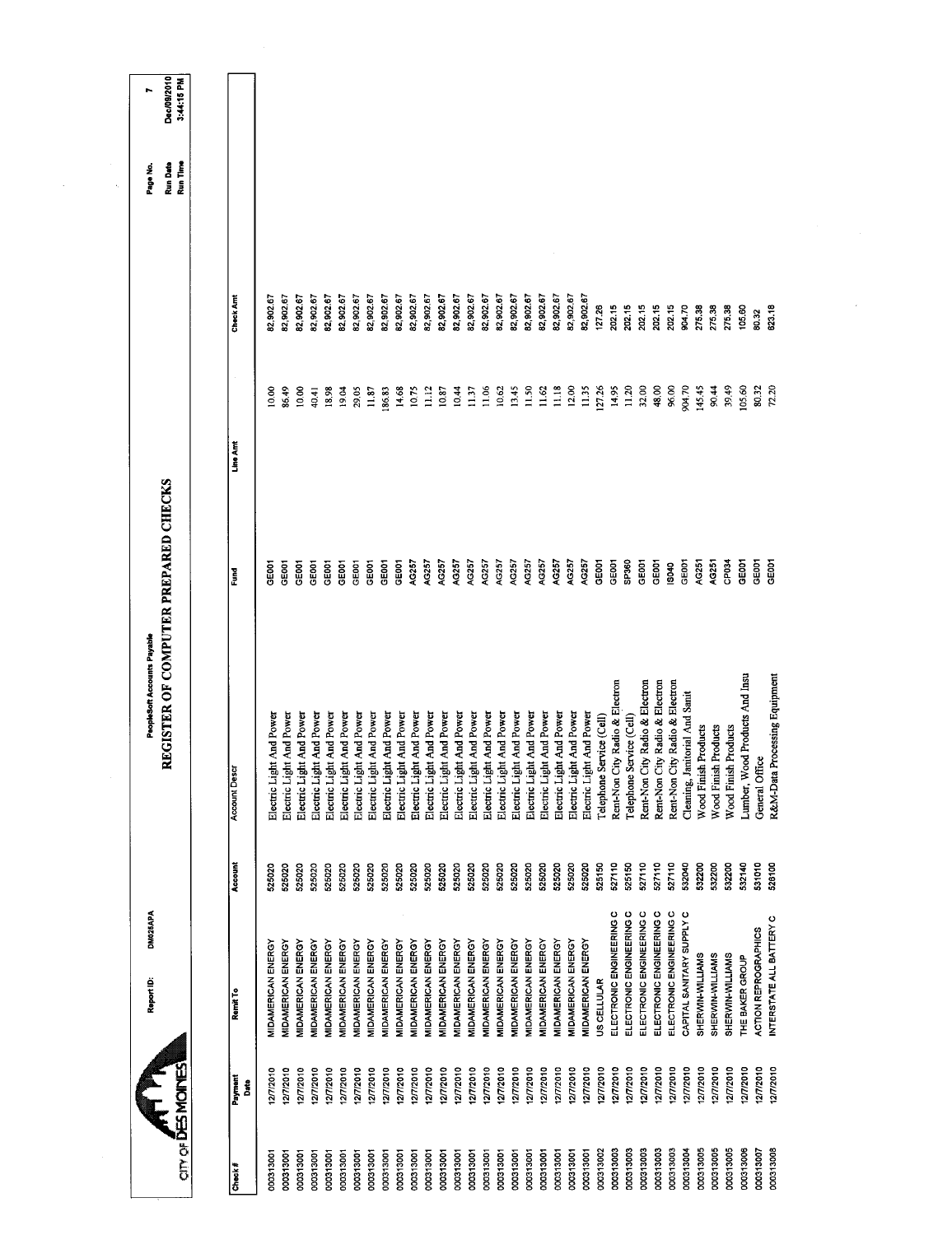| œ                           | Dec/09/2010<br>3:44:15 PM            |                      |      |                               |                               |                                                      |                                                            |                                |                                |                                |                                |                                |                                |                                |                                                  |                                                    |                         |                         |                   |                 |                                    |                                                  |                         |                         |                         |                         |                                                    |                         |                         |                         |                         |                         |                                                    |                                    |
|-----------------------------|--------------------------------------|----------------------|------|-------------------------------|-------------------------------|------------------------------------------------------|------------------------------------------------------------|--------------------------------|--------------------------------|--------------------------------|--------------------------------|--------------------------------|--------------------------------|--------------------------------|--------------------------------------------------|----------------------------------------------------|-------------------------|-------------------------|-------------------|-----------------|------------------------------------|--------------------------------------------------|-------------------------|-------------------------|-------------------------|-------------------------|----------------------------------------------------|-------------------------|-------------------------|-------------------------|-------------------------|-------------------------|----------------------------------------------------|------------------------------------|
| Page No.                    | Run Date<br>Run Time                 |                      |      |                               |                               |                                                      |                                                            |                                |                                |                                |                                |                                |                                |                                |                                                  |                                                    |                         |                         |                   |                 |                                    |                                                  |                         |                         |                         |                         |                                                    |                         |                         |                         |                         |                         |                                                    |                                    |
|                             |                                      | Check Am             |      | 623.18                        | 623,18                        | 2,692.60<br>121.80                                   | 241.50                                                     | 10.76                          | 895.00                         | 131.30                         | 1,967.50                       | 1,967.50                       | 1,967.50                       | 1,967.50                       | 235.87<br>235.87                                 | 235.87                                             | 235.87                  | 235.87                  | 165.06            | 165.06          | 165.06<br>165.06                   | 2,880.00                                         | 5,100.53                | 5,100.53                | 5,100.53                | 5,100.53                | 5,100.53<br>5,100.53                               | 5,100.53                | 5,100.53                | 5,100.53                | 5,100.53                | 5,100.53                | 5,100.53<br>5,100.53                               | 5,100.53                           |
|                             |                                      | Line Amt             |      | 338.58                        | 212.40                        | 121.80                                               | 2,692.60<br>241.50                                         | 10.76                          | 895.00                         | 131.30                         | 768.50                         | 899.00                         | 150,00                         | 150.00                         | 115.40<br>63.47                                  | 19.00                                              | 19.00                   | 19.00                   | 86.29             | 18.39           | 47.05                              | 13.33<br>2,880.00                                | 78.40                   | 43.18                   | 78.40                   | 58,06                   | 116.12<br>51.12                                    | 58.06                   | 13.85                   | 483.60                  | 58.06                   | 76.68                   | 58.06<br>51.12                                     | 51.12                              |
|                             |                                      | Ě                    |      | EN301                         | GEOOT                         | SP360<br>EN002                                       | EN000                                                      | GE001                          | GEOOT                          | CP038                          | SP020                          | EN304                          | SP <sub>020</sub>              | EN304                          | 18010<br>ISO10                                   | GE001                                              | GE001                   | GE001                   | SP <sub>360</sub> | GE001           | GE <sub>001</sub><br>GE001         | IS033                                            | GE001                   | GE001                   | GE001                   | GE001                   | GE001<br>GE <sub>001</sub>                         | GE001                   | GE <sub>001</sub>       | GE001                   | GE001                   | GE001                   | GE001<br>GE001                                     | GE001                              |
| PeopleSoft Accounts Payable | REGISTER OF COMPUTER PREPARED CHECKS | <b>Account Descr</b> |      | Electrical Supplies And Parts | Electrical Supplies And Parts | Motor Vehicles (Parts And Supp                       | Asphalt And Asphalt Products<br>Concrete And Clay Products | And Institutional<br>Household | Magazines, Maps, Reference Boo | Rent-Machinery & Mechanical Eq | Consultants And Professional S | Consultants And Professional S | Consultants And Professional S | Consultants And Professional S | Uniforms/Uniform Rental                          | Uniforms/Uniform Rental<br>Uniforms/Uniform Rental | Uniforms/Uniform Rental | Uniforms/Uniform Rental | Hardware Items    | Hardware Items  | Hardware Items                     | Tele-Service Calls (Non-Revolv<br>Hardware Items | Wearing Apparel         | Wearing Apparel         | Wearing Apparel         | Wearing Apparel         | Wearing Apparel<br>Wearing Apparel                 | Wearing Apparel         | Wearing Apparel         | Wearing Apparel         | Wearing Apparel         | Wearing Apparel         | Wearing Apparel                                    | Wearing Apparel<br>Wearing Apparel |
|                             |                                      | Account              |      | 532060                        | 532060                        | 532020<br>532190                                     | 532050                                                     | 532110                         | 531020                         | 527040                         | 521020                         | 521020                         | 521020                         | 521020                         | 527090<br>527090                                 | 527090                                             | 527090                  | 527090                  | 532100            | 532100          | 532100<br>532100                   | 525160                                           | 532250                  | 532250                  | 532250                  | 532250                  | 532250<br>532250                                   | 532250                  | 532250                  | 532250                  | 532250                  | 532250                  | 532250<br>532250                                   | 532250                             |
| DM025APA<br>Report ID:      |                                      | Remit To             |      | INTERSTATE ALL BATTERY C      | INTERSTATE ALL BATTERY C      | BITUMINOUS MATERIAL & SUP<br>FREEDOM TIRE & AUTO CEN | AMERICAN CONCRETE PROD                                     | BOLTON & HAY INC               | AMERICAN PLANNING ASSOC        | BONNIES BARRICADES INC         | AMES ENVIRONMENTAL INC         | AMES ENVIRONMENTAL INC         | AMES ENVIRONMENTAL INC         | AMES ENVIRONMENTAL INC         | ARAMARK UNIFORM SERVIC<br>ARAMARK UNIFORM SERVIC | ARAMARK UNIFORM SERVIC                             | ARAMARK UNIFORM SERVIC  | ARAMARK UNIFORM SERVIC  | CAMPBELL SUPPLY   | CAMPBELL SUPPLY | CAMPBELL SUPPLY<br>CAMPBELL SUPPLY | COMMUNICATION INNOVATO                           | CARPENTER UNIFORM & PRO | CARPENTER UNIFORM & PRO | CARPENTER UNIFORM & PRO | CARPENTER UNIFORM & PRO | CARPENTER UNIFORM & PRO<br>CARPENTER UNIFORM & PRO | CARPENTER UNIFORM & PRO | CARPENTER UNIFORM & PRO | CARPENTER UNIFORM & PRO | CARPENTER UNIFORM & PRO | CARPENTER UNIFORM & PRO | CARPENTER UNIFORM & PRO<br>CARPENTER UNIFORM & PRO | CARPENTER UNIFORM & PRO            |
|                             | <b>CITY OF DES MOTE</b>              | Payment              | Date | 277/2010                      | 12772010                      | 277/2010<br>12/7/2010                                | 277/2010                                                   | 12772010                       | 12/7/2010                      | 12772010                       | 12/7/2010                      | 1277/2010                      | 12/7/2010                      | 12/7/2010                      | 12/7/2010<br>12/7/2010                           | 12/7/2010                                          | 12/7/2010               | 12/7/2010               | 12/7/2010         | 12/7/2010       | 12/7/2010                          | 12/7/2010<br>12/7/2010                           | 12/7/2010               | 12/7/2010               | 12772010                | 12/7/2010               | 12/7/2010<br>1277/2010                             | 12/7/2010               | 12/7/2010               | 12/7/2010               | 12/7/2010               | 12/7/2010               | 2772010<br>1277/2010                               | 127/2010                           |
|                             |                                      | Check#               |      | 000313008                     | 000313008                     | 000313010<br>000313009                               | 000313011                                                  | 000313012                      | 000313013                      | 000313014                      | 000313015                      | 000313015                      | 000313015                      | 000313015                      | 000313016<br>000313016                           | 000313016                                          | 000313016               | 000313016               | 000313017         | 000313017       | 000313017<br>000313017             | 000313018                                        | 000313019               | 000313019               | 000313019               | 000313019               | 000313019<br>000313019                             | 000313019               | 000313019               | 000313019               | 000313019               | 000313019               | 000313019<br>000313019                             | 000313019                          |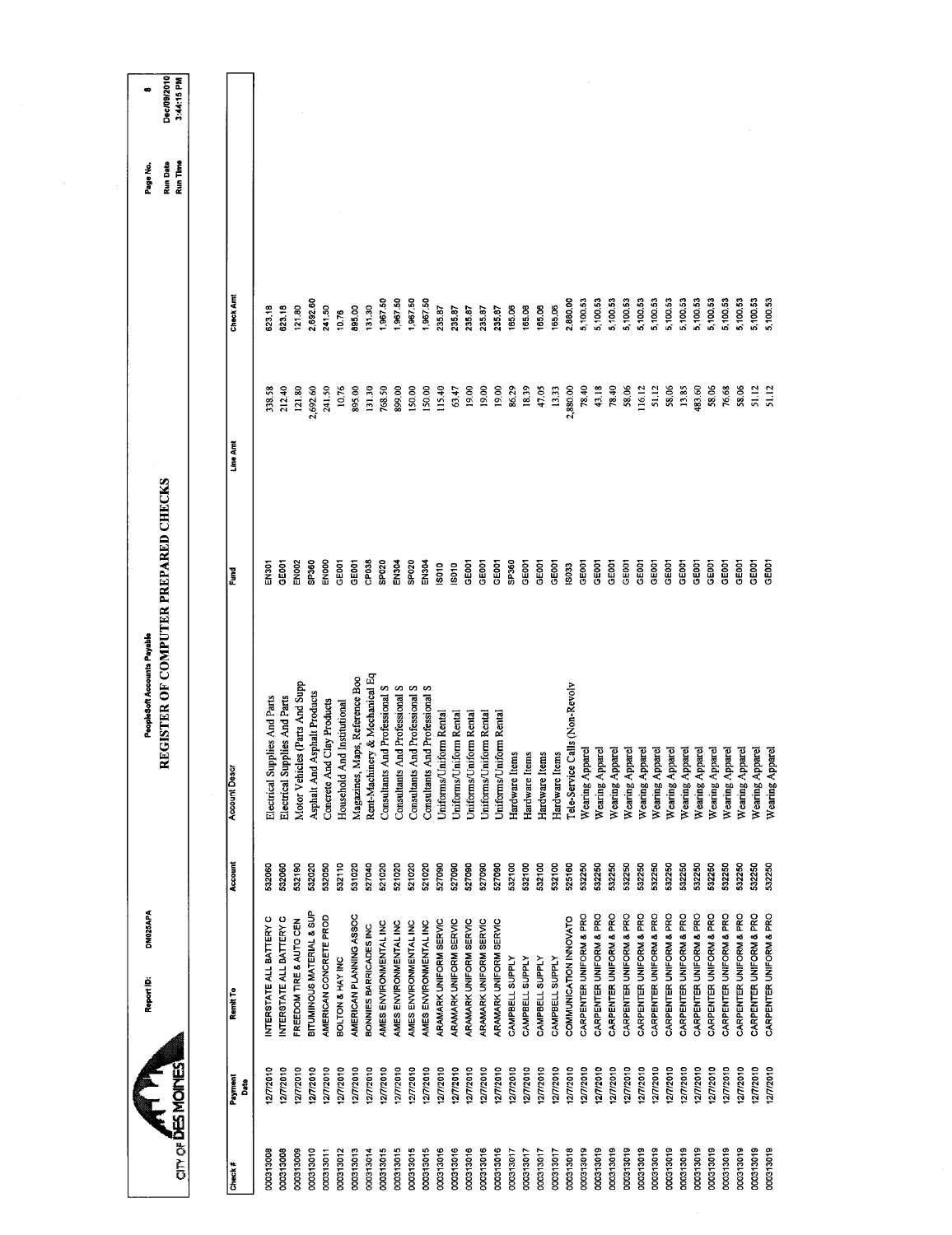|                           |                      | DM025APA<br>Report ID:  |         | REGISTER OF COMPUTER PREPARED CHECKS<br>PeopleSoft Accounts Payable |                   |          |          | Page No.                    | $\bullet$                 |
|---------------------------|----------------------|-------------------------|---------|---------------------------------------------------------------------|-------------------|----------|----------|-----------------------------|---------------------------|
| <b>CITY OF DES MOINES</b> |                      |                         |         |                                                                     |                   |          |          | Run Time<br><b>Run Date</b> | Dec/09/2010<br>3:44:15 PM |
|                           |                      |                         |         |                                                                     |                   |          |          |                             |                           |
| Check#                    | Payment<br>Date<br>C | Remit To                | Account | <b>Account Descr</b>                                                | <b>Fund</b>       | Line Ami | Check Am |                             |                           |
| 000313019                 | 2772010              | CARPENTER UNIFORM & PRO | 532250  | Wearing Apparel                                                     | GE <sub>001</sub> | 102.24   | 5,100.53 |                             |                           |
| 000313019                 | 12/7/2010            | CARPENTER UNIFORM & PRO | 532250  | Wearing Apparel                                                     | GE001             | 24.98    | 5,100.53 |                             |                           |
| 000313019                 | 12/7/2010            | CARPENTER UNIFORM & PRO | 532250  | Wearing Apparel                                                     | GE001             | 1794     | 5,100.53 |                             |                           |
| 000313019                 | 12/7/2010            | CARPENTER UNIFORM & PRO | 532250  | Wearing Appare                                                      | GEOOT             | 78.40    | 5,100.53 |                             |                           |
| 000313019                 | 12/7/2010            | CARPENTER UNIFORM & PRO | 532250  | Wearing Apparel                                                     | GE001             | 35.88    | 5,100.53 |                             |                           |
| 000313019                 | 12/7/2010            | CARPENTER UNIFORM & PRO | 532250  | Wearing Apparel                                                     | GEOOT             | 5.00     | 5,100.53 |                             |                           |
| 000313019                 | 12/7/2010            | CARPENTER UNIFORM & PRO | 532250  | Wearing Appare                                                      | GE001             | 14.95    | 5,100.53 |                             |                           |
| 000313019                 | 12/7/2010            | CARPENTER UNIFORM & PRO | 532250  | Wearing Appare                                                      | <b>GEOOT</b>      | 547.25   | 5,100.53 |                             |                           |
| 000313019                 | 12/7/2010            | CARPENTER UNIFORM & PRO | 532250  | Wearing Apparel                                                     | GEOOT             | 51.12    | 5,100.53 |                             |                           |
| 000313019                 | 12772010             | CARPENTER UNIFORM & PRO | 532250  | Wearing Apparel                                                     | GEOOT             | 51.12    | 5,100.53 |                             |                           |
| 000313019                 | 127/2010             | CARPENTER UNIFORM & PRO | 532250  | Wearing Apparel                                                     | GE001             | 51.12    | 5,100.53 |                             |                           |
| 000313019                 | 12/7/2010            | CARPENTER UNIFORM & PRO | 532250  | Wearing Apparel                                                     | GEOOT             | 90.32    | 5,100.53 |                             |                           |
| 000313019                 | 12/7/2010            | CARPENTER UNIFORM & PRO | 532250  | Wearing Apparel                                                     | GE001             | 37.32    | 5,100.53 |                             |                           |
| 000313019                 | 12/7/2010            | CARPENTER UNIFORM & PRO | 532250  | Wearing Apparel                                                     | GE001             | 78.40    | 5,100.53 |                             |                           |
| 000313019                 | 12/7/2010            | CARPENTER UNIFORM & PRO | 532250  | Wearing Apparel                                                     | GE001             | 78.40    | 5,100.53 |                             |                           |
| 000313019                 | 12772010             | CARPENTER UNIFORM & PRO | 532250  | Wearing Apparel                                                     | GE001             | 78.40    | 5,100.53 |                             |                           |
| 000313019                 | 12/7/2010            | CARPENTER UNIFORM & PRO | 532250  | Wearing Appare                                                      | GE001             | 78.40    | 5,100.53 |                             |                           |
| 000313019                 | 12772010             | CARPENTER UNIFORM & PRO | 532250  | Wearing Apparel                                                     | GE001             | 117.60   | 5,100.53 |                             |                           |
| 000313019                 | 12/7/2010            | CARPENTER UNIFORM & PRO | 532250  | Wearing Apparel                                                     | GE001             | 78.40    | 5,100.53 |                             |                           |
| 000313019                 | 127/2010             | CARPENTER UNIFORM & PRO | 532250  | Wearing Appare!                                                     | GE001             | 78.40    | 5,100.53 |                             |                           |
| 000313019                 | 1277/2010            | CARPENTER UNIFORM & PRO | 532250  | Wearing Apparel                                                     | GE <sub>001</sub> | 78.40    | 5,100.53 |                             |                           |
| 000313019                 | 12/7/2010            | CARPENTER UNIFORM & PRO | 532250  | Wearing Apparel                                                     | GE <sub>001</sub> | 39.20    | 5,100.53 |                             |                           |
| 000313019                 | 12/7/2010            | CARPENTER UNIFORM & PRO | 532250  | Wearing Appare                                                      | GE001             | 39.20    | 5,100.53 |                             |                           |
| 000313019                 | 277/2010             | CARPENTER UNIFORM & PRO | 532250  | Wearing Apparel                                                     | GE001             | 53.66    | 5,100.53 |                             |                           |
| 000313019                 | 27/2010              | CARPENTER UNIFORM & PRO | 532250  | Wearing Apparel                                                     | GEOCT             | 17.94    | 5,100.53 |                             |                           |
| 000313019                 | 12/7/2010            | CARPENTER UNIFORM & PRO | 532250  | Wearing Apparel                                                     | GE001             | 39.20    | 5,100.53 |                             |                           |
| 000313019                 | 12/7/2010            | CARPENTER UNIFORM & PRO | 532250  | Wearing Apparel                                                     | GE001             | 39.20    | 5,100.53 |                             |                           |
| 000313019                 | 2/7/2010             | CARPENTER UNIFORM & PRO | 532250  | Wearing Appare                                                      | GE001             | 181.00   | 5,100.53 |                             |                           |
| 000313019                 | 12772010             | CARPENTER UNIFORM & PRO | 532250  | Wearing Appare                                                      | GE001             | 30.38    | 5,100.53 |                             |                           |
| 000313019                 | 127/2010             | CARPENTER UNIFORM & PRO | 532250  | Wearing Apparel                                                     | GEOOT             | 24.98    | 5,100.53 |                             |                           |
| 000313019                 | 12/7/2010            | CARPENTER UNIFORM & PRO | 532250  | Wearing Apparel                                                     | <b>GEOOT</b>      | 15.49    | 5,100.53 |                             |                           |
| 000313019                 | 2/7/2010             | CARPENTER UNIFORM & PRO | 532250  | Wearing Appare!                                                     | GE001             | 258.21   | 5,100.53 |                             |                           |
| 000313019                 | 2772010              | CARPENTER UNIFORM & PRO | 532250  | Wearing Appare                                                      | GE001             | 78.40    | 5,100.53 |                             |                           |
| 000313019                 | 12/7/2010            | CARPENTER UNIFORM & PRO | 532250  | Wearing Apparel                                                     | GE001             | 269.48   | 5,100.53 |                             |                           |
| 000313019                 | 12/7/2010            | CARPENTER UNIFORM & PRO | 532250  | Wearing Apparel                                                     | GE001             | 13.85    | 5,100.53 |                             |                           |
| 000313019                 | 2772010              | CARPENTER UNIFORM & PRO | 532250  | Wearing Appare                                                      | GE001             | 24.98    | 5,100.53 |                             |                           |
|                           |                      |                         |         |                                                                     |                   |          |          |                             |                           |

l.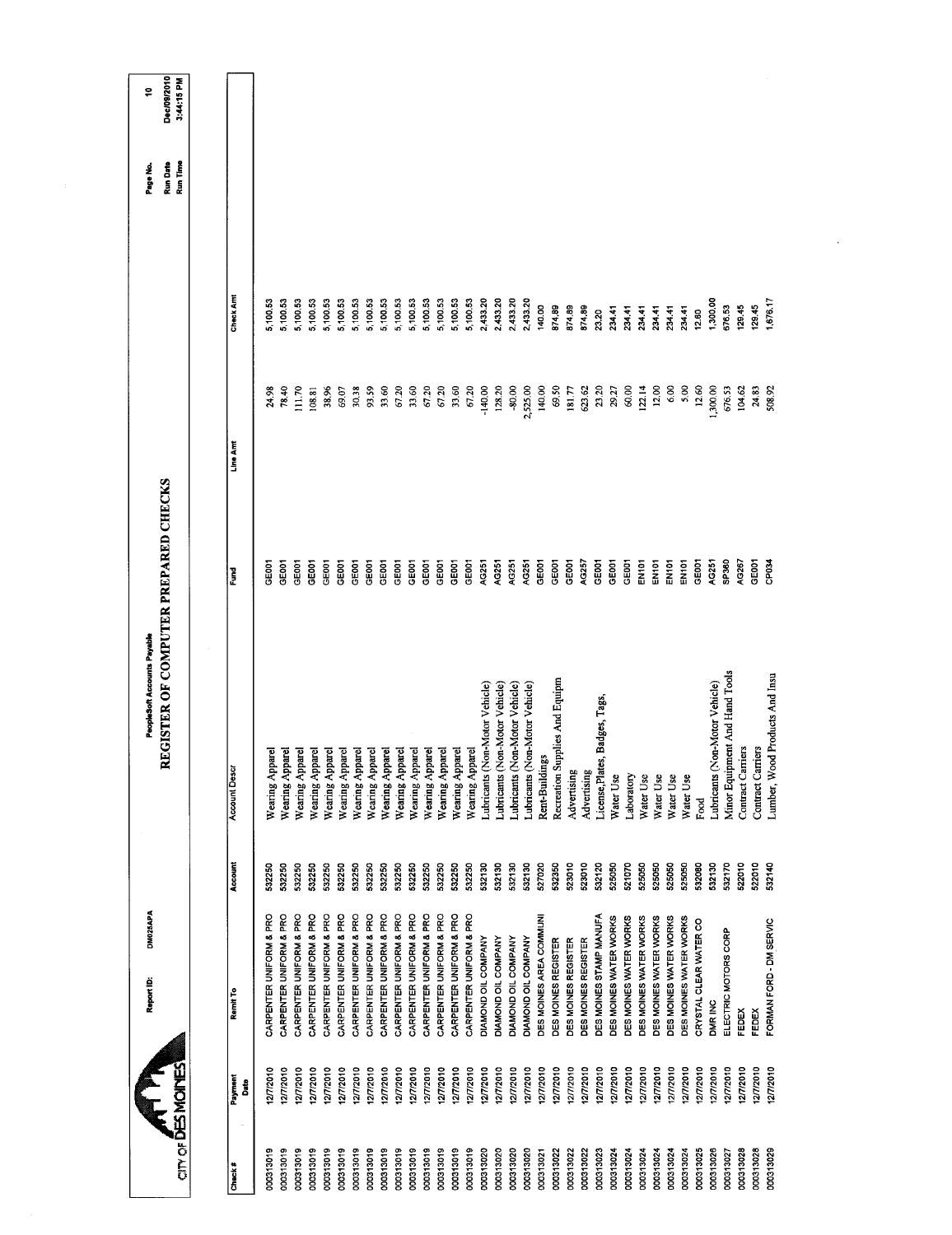|                                                                                                                        | REGISTER OF COMPUTER PREPARED CHECKS |                    |                    |
|------------------------------------------------------------------------------------------------------------------------|--------------------------------------|--------------------|--------------------|
|                                                                                                                        |                                      |                    |                    |
| <b>Account Descr</b>                                                                                                   | Fund                                 | Line Amt           | Check Am           |
| Lumber, Wood Products And Insu                                                                                         | CP <sub>034</sub>                    | 149.00             | 1,676.17           |
| Lumber, Wood Products And Insu                                                                                         | CP <sub>034</sub>                    | 565.00             | 1,676.17           |
| Lumber, Wood Products And Insu                                                                                         | CP034                                | 453.25             | 1,676.17           |
| Minor Equipment And Hand Tools                                                                                         | SP809                                | 842.24             | 842.24             |
| R&M-Buildings                                                                                                          | AG251                                | 3,800.00           | 3,839.00           |
| R&M-Buildings                                                                                                          | GE001                                | 39.00              | 3,839.00           |
| Parts-Machinery & Equip (Non-M                                                                                         | GE001                                | 122.40             | 1,238.23           |
| Parts-Machinery & Equip (Non-M                                                                                         | GE001                                | 21.80              | 1,238.23           |
| Cleaning, Janitorial And Sanit                                                                                         | AG251                                | 717.60             | 1,238.23           |
| Electrical Supplies And Parts                                                                                          | EN101                                | 376.43             | 1,238.23           |
| Tele-Equip. Purchase (Non-Revo                                                                                         | 13033                                | 13.58              | 548.96             |
| Electrical Supplies And Parts                                                                                          | GE001                                | 189.20             | 548.96             |
| Electrical Supplies And Parts                                                                                          | GE001                                | 13.31              | 548.96             |
| Electrical Supplies And Parts                                                                                          | SP360                                | 10.66              | 548.96             |
| Electrical Supplies And Parts                                                                                          | <b>GEOD1</b>                         | 13.12              | 548.96             |
| Electrical Supplies And Parts                                                                                          | GE001                                | 101.17             | 548.96             |
| Electrical Supplies And Parts                                                                                          | GE001                                | 3.97               | 548.96             |
| Electrical Supplies And Parts                                                                                          | GE001                                | 5.31               | 548.96             |
| Electrical Supplies And Parts                                                                                          | GE001                                | 4.47               | 548.96             |
| Electrical Supplies And Parts                                                                                          | CP040                                | 194.17             | 548.96             |
| Asphalt And Asphalt Products                                                                                           | SP360                                | 1,294.02           | 2,480.40           |
| Asphalt And Asphalt Products                                                                                           | SP360                                | 1,108.38           | 2,480.40           |
| Asphalt And Asphalt Products                                                                                           | SP360                                | 78.00              | 2,480.40           |
| Agricultural And Horticultural                                                                                         | GE001                                | 102.51             | 192.37             |
| Agricultural And Horticultural                                                                                         | GE001                                | 89.86              | 192.37             |
| R&M-Automotive Equipment                                                                                               | 13010                                | 812.09             | 812.09             |
| Processing Equipment<br>R&M-Data                                                                                       | GEOOT                                | 196.71             | 196.71             |
| And Professional S<br>Consultants                                                                                      | SP <sub>020</sub>                    | 2,416.00           | 5,826.25           |
| Consultants And Professional S                                                                                         | SPO <sub>20</sub>                    | 3,410.25           | 5,826.25           |
| Plumbing, Sewage And Drainage                                                                                          | GE001                                | 14.63              | 14.63              |
| Owned Capital Improve<br>R&M-City                                                                                      | AG251                                | 703.50             | 703.50             |
| Data Circuits                                                                                                          | IS033                                | 4,429.19           | 5,157.04           |
|                                                                                                                        |                                      |                    |                    |
|                                                                                                                        |                                      |                    |                    |
|                                                                                                                        | 1903                                 | 432.00             | 5,157.04           |
|                                                                                                                        | IS033                                | 295.85             | 5,157.04           |
| Tele-Long Distance (Non-Revolv<br>Tele-Long Distance (Non-Revolv<br>Plumbing, Sewage And Drainage<br>Computer Software | ENOOO<br>SPO33                       | 194.45<br>2,365.00 | 3,135.00<br>194.45 |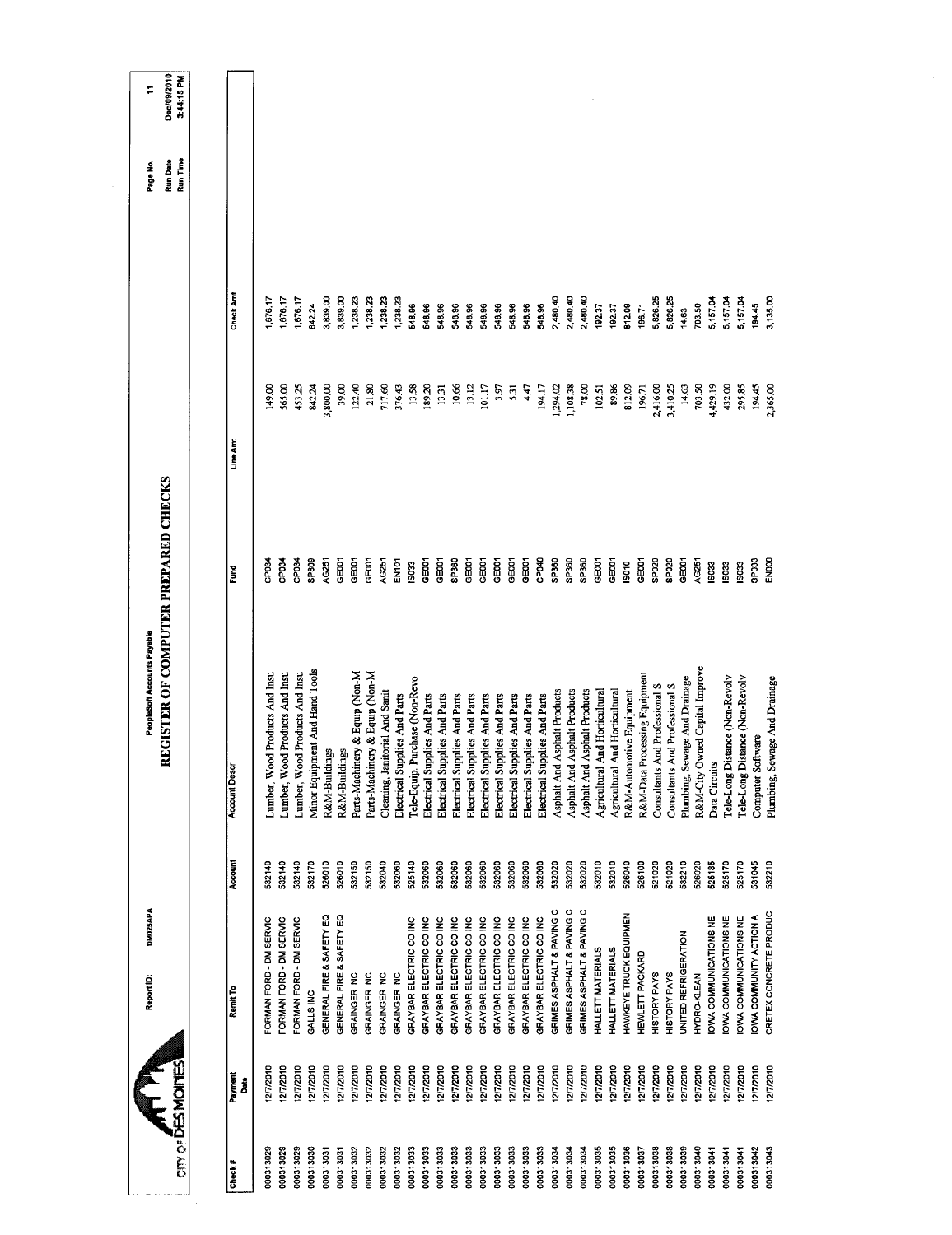|                   |                 | DM025APA<br>Report ID:          |         | REGISTER OF COMPUTER PREPARED CHECKS<br>PeopleSoft Accounts Payable |                   |          |          | Page No.             | ٩                         |
|-------------------|-----------------|---------------------------------|---------|---------------------------------------------------------------------|-------------------|----------|----------|----------------------|---------------------------|
| <b>ATTIC ACTS</b> |                 |                                 |         |                                                                     |                   |          |          | Run Time<br>Run Date | Dec/09/2010<br>3:44:15 PM |
|                   |                 |                                 |         |                                                                     |                   |          |          |                      |                           |
| Check#            | Payment<br>Date | Remit To                        | Account | <b>Account Desc</b>                                                 | š                 | Line Am  | Check Am |                      |                           |
| 000313043         | 2772010         | CRETEX CONCRETE PRODUC          | 532210  | Plumbing, Sewage And Drainage                                       | <b>BONE</b>       | 770.00   | 3,135.00 |                      |                           |
| 000313044         | 12/7/2010       | OWA TITLE COMPANY               | 527530  | Credit Information                                                  | <b>SP020</b>      | 125.00   | 250.00   |                      |                           |
| 000313044         | 12/7/2010       | <b>IOWA TITLE COMPANY</b>       | 527530  | Credit Information                                                  | <b>SPO20</b>      | 125.00   | 250.00   |                      |                           |
| 000313045         | 12/7/2010       | <b>IOWA DEPARTMENT OF TRA</b>   | 521020  | Consultants And Professional S                                      | 3P038             | 2,207.89 | 2,207.89 |                      |                           |
| 000313046         | 12/7/2010       | <b>IKON OFFICE SOLUTIONS</b>    | 527140  | Copy Equipment Rental And Expe                                      | S054              | 345.01   | 345.01   |                      |                           |
| 000313047         | 12/7/2010       | INTERSTATE POWER SYSTE          | 532190  | Motor Vehicles (Parts And Supp                                      | <b>GEOOT</b>      | 385.20   | 385.20   |                      |                           |
| 000313048         | 12/7/2010       | HD SUPPLY WHITE CAP CONS        | 532170  | Minor Equipment And Hand Tools                                      | GEOOT             | 32.42    | 32.42    |                      |                           |
| 000313049         | 12772010        | KOCH BROTHERS                   | 523090  | Cost Per Copy Fee                                                   | SP020             | 241.06   | 1,123.85 |                      |                           |
| 000313049         | 12/7/2010       | KOCH BROTHERS                   | 523090  | Cost Per Copy Fee                                                   | SPO <sub>20</sub> | 241.06   | 1,123.85 |                      |                           |
| 000313049         | 12/7/2010       | KOCH BROTHERS                   | 523020  | Photocopy And Reproduction Exp                                      | GEOOT             | 641.73   | 1,123.85 |                      |                           |
| 000313050         | 12/7/2010       | BALDWIN SUPPLY COMPANY          | 532210  | Plumbing, Sewage And Drainage                                       | AG251             | 373.73   | 373.73   |                      |                           |
| 000313051         | 127/2010        | LOGAN CONTRACTORS SUP           | 532100  | Hardware Items                                                      | GE001             | 344.08   | 344.08   |                      |                           |
| 000313052         | 12/7/2010       | MAIL SERVICES LLC               | 522030  | Postage                                                             | <b>GEOOT</b>      | 238.62   | 339.73   |                      |                           |
| 000313052         | 12/7/2010       | MAIL SERVICES LLC               | 522030  | Postage                                                             | ISO54             | 101.11   | 339.73   |                      |                           |
| 000313053         | 12/7/2010       | CH MCGUINESS CO INC             | 532210  | Plumbing, Sewage And Drainage                                       | CP <sub>034</sub> | 252.30   | 252.30   |                      |                           |
| 000313054         | 12/7/2010       | MENARDS INC (14TH)              | 532250  | Wearing Apparel                                                     | GEOOT             | 299.99   | 322.95   |                      |                           |
| 000313054         | 12/7/2010       | MENARDS INC (14TH)              | 532110  | Household And Institutional                                         | GEO <sub>o</sub>  | 22.96    | 322.95   |                      |                           |
| 000313055         | 12772010        | MIDWEST JANITORIAL SERV         | 532040  | Cleaning, Janitorial And Sanit                                      | SP <sub>020</sub> | 376.67   | 376.67   |                      |                           |
| 000313056         | 12/7/2010       | MIDWEST WHEEL COMPANIE          | 532190  | Motor Vehicles (Parts And Supp                                      | GE001             | 119.40   | 119.40   |                      |                           |
| 000313057         | 127/2010        | <b>MOMAR INCORPORATED</b>       | 532030  | Chemicals And Gases - Non-Clea                                      | GE001             | 473.49   | 914.02   |                      |                           |
| 000313057         | 12772010        | <b>MOMAR INCORPORATED</b>       | 532030  | Chemicals And Gases - Non-Clea                                      | <b>SEDOT</b>      | 440.53   | 914.02   |                      |                           |
| 000313058         | 12/7/2010       | NAPA DISTRIBUTION CENTER        | 532190  | Motor Vehicles (Parts And Supp                                      | GE001             | 5.90     | 119.26   |                      |                           |
| 000313058         | 2772010         | <b>NAPA DISTRIBUTION CENTER</b> | 532190  | Motor Vehicles (Parts And Supp                                      | GE <sub>001</sub> | 4.13     | 119.26   |                      |                           |
| 000313058         | 12/7/2010       | NAPA DISTRIBUTION CENTER        | 532150  | Parts-Machinery & Equip (Non-M                                      | GE001             | 109.23   | 119.26   |                      |                           |
| 000313059         | 12/7/2010       | NICHOLS CONTROLS & SUPP         | 532150  | Parts-Machinery & Equip (Non-M                                      | GEDOT             | 5.24     | 5.24     |                      |                           |
| 000313060         | 2/7/2010        | OFFICE TEAM                     | 521010  | Accounting And Clerical                                             | SPO33             | 448,00   | 448.00   |                      |                           |
| 000313061         | 12/7/2010       | OWEN CRIST AUTO BODY S          | 527560  | Tow In & Storage                                                    | GEOOT             | 3,356.30 | 5,728.00 |                      |                           |
| 000313061         | 12/7/2010       | OWEN CRIST AUTO BODY S          | 527560  | Tow In & Storage                                                    | GE001             | 2,371.70 | 5,728.00 |                      |                           |
| 000313062         | 12/7/2010       | P & P SMALL ENGINES             | 532150  | Parts-Machinery & Equip (Non-M                                      | GEOOT             | 43.58    | 180.93   |                      |                           |
| 000313062         | 12/7/2010       | P & P SMALL ENGINES             | 532150  | Parts-Machinery & Equip (Non-M                                      | GE001             | 38.40    | 180.93   |                      |                           |
| 000313062         | 12/7/2010       | P & P SMALL ENGINES             | 532150  | Parts-Machinery & Equip (Non-M                                      | GE001             | 98.95    | 180.93   |                      |                           |
| 000313063         | 12/7/2010       | PER MAR SECURITY & RESEA        | 521060  | Protection/Security                                                 | GEOOT             | 299.28   | 299.28   |                      |                           |
| 000313064         | 1277/2010       | POLK COUNTY RECORDER            | 521030  | Legal                                                               | SP020             | 28.00    | 28.00    |                      |                           |
| 000313065         | 2772010         | POLK COUNTY RECORDER            | 521030  | اچ<br>عا                                                            | SP020             | 95.00    | 95.00    |                      |                           |
| 000313066         | 127/2010        | POLK COUNTY RECORDER            | 521030  | Legal                                                               | SPO <sub>20</sub> | 276.00   | 276.00   |                      |                           |
| 000313067         | 12/7/2010       | POLK COUNTY RECORDER            | 521030  | Legal                                                               | SPO <sub>20</sub> | 14,00    | 14.00    |                      |                           |
|                   |                 |                                 |         |                                                                     |                   |          |          |                      |                           |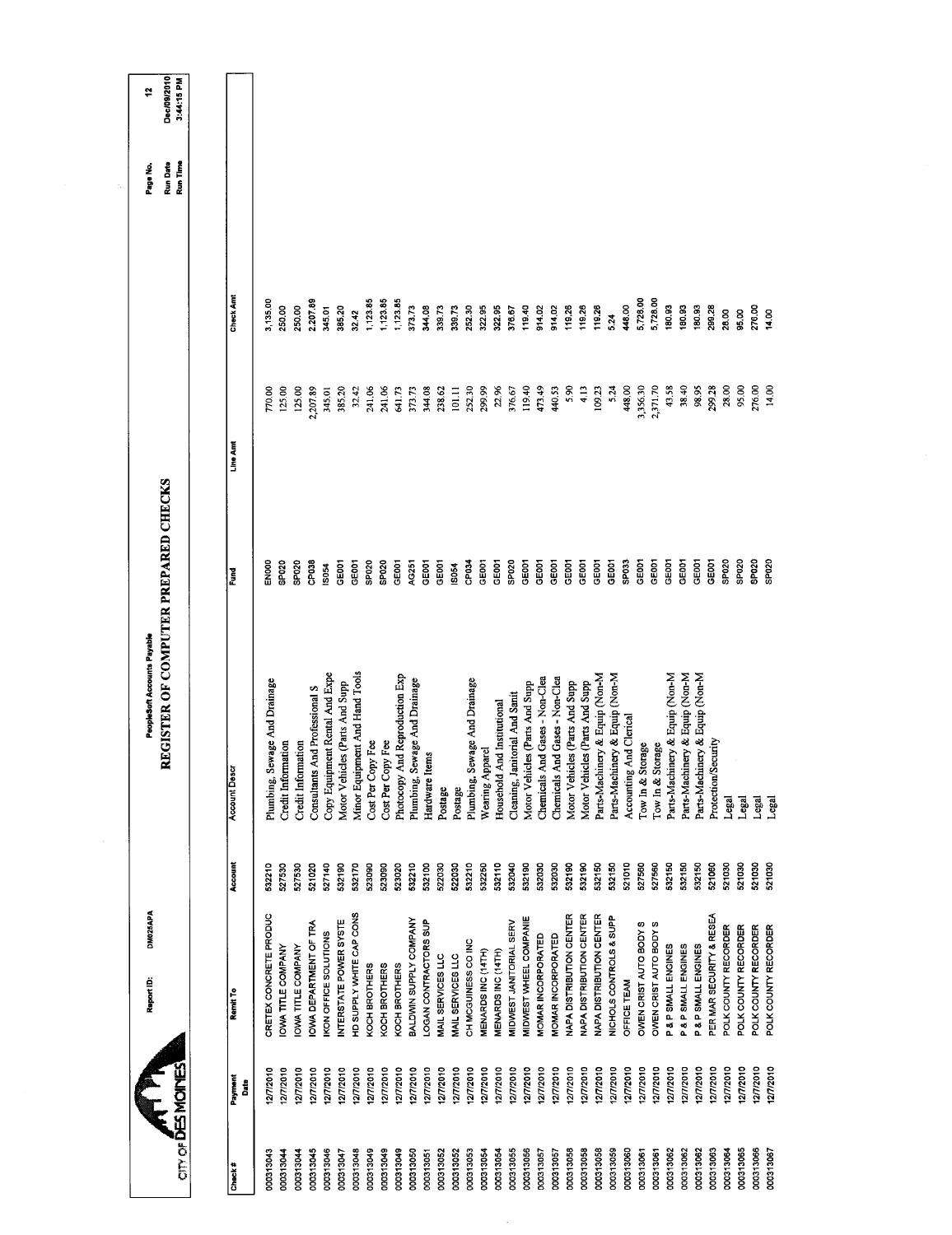|                        |                        | DM025APA<br>Report ID:                             |                  | <b>PeopleSoft Accounts Payable</b>                         |                   |                    |                        | Page No.             | ÷                         |
|------------------------|------------------------|----------------------------------------------------|------------------|------------------------------------------------------------|-------------------|--------------------|------------------------|----------------------|---------------------------|
| cin of DESMONE         |                        |                                                    |                  | GISTER OF COMPUTER PREPARED CHECKS<br>R                    |                   |                    |                        | Run Date<br>Run Time | Dec/09/2010<br>3:44:15 PM |
| Check#                 | Payment<br><b>Bate</b> | Remit To                                           | Account          | <b>Account Descr</b>                                       | Ĕ                 | Line Arrt          | <b>Check Amt</b>       |                      |                           |
| 000313068              | 12/7/2010              | POLK COUNTY RECORDER                               | 521035           | ROW Legal & Misc. Costs                                    | AG267             | 54.00              | 54.00                  |                      |                           |
| 000313069              | 12772010               | BOUND TREE MEDICAL LLC                             | 532160           | Medical And Laboratory                                     | GE001             | 378.16             | 378.16                 |                      |                           |
| 000313070              | 12/7/2010              | ACME TOOLS                                         | 532170           | Minor Equipment And Hand Tools                             | GEOOT             | 10.49              | 10.49                  |                      |                           |
| 000313071              | 12/7/2010              | QUALITY PAINTING CO                                | 521315           | Contracted Graffiti Removal                                | GEOOT             | 217.50             | 1,820.20               |                      |                           |
| 000313071<br>000313071 | 12/7/2010              | QUALITY PAINTING CO<br>QUALITY PAINTING CO         | 521315<br>521315 | Contracted Graffiti Removal                                | GEOOT<br>GE001    | 492.50             | 1,820.20               |                      |                           |
| 000313071              | 12/7/2010<br>1277/2010 | QUALITY PAINTING CO                                | 521315           | Contracted Graffiti Removal<br>Contracted Graffiti Removal | GEOD1             | 304.50<br>392.45   | 1,820.20<br>1,820.20   |                      |                           |
| 000313071              | 12/7/2010              | QUALITY PAINTING CO                                | 521315           | Contracted Graffiti Removal                                | GE001             | 413.25             | 1,820.20               |                      |                           |
| 000313072              | 12/7/2010              | SECURITY LOCKSMITHS                                | 532100           | Hardware Items                                             | AG251             | 18.80              | 18.80                  |                      |                           |
| 000313073              | 12/7/2010              | SPRAYER SPECIALTIES INC                            | 526110           | R&M-Mechanical Equipment                                   | AG251             | 150,00             | 150.00                 |                      |                           |
| 000313074              | 12/7/2010              | <b>SPRINT</b>                                      | 525185           | Data Circuits                                              | 603               | 1,343.36           | 1,343.36               |                      |                           |
| 000313075              | 127/2010               | STETSON BUILDING PRODUC                            | 532140           | Products And Insu<br>Lumber, Wood                          | GE001             | 73.08              | 106.89                 |                      |                           |
| 000313075              | 12/7/2010              | STETSON BUILDING PRODUC                            | 532140           | Products And Insu<br>Lumber, Wood                          | <b>GE001</b>      | 33.81              | 106.89                 |                      |                           |
| 000313076              | 1277/2010              | MTI DISTRIBUTING                                   | 532150           | Parts-Machinery & Equip (Non-M                             | GE001             | 268.18             | 268.18                 |                      |                           |
| 000313077              | 12/7/2010              | MTI DISTRIBUTING                                   | 527040           | & Mechanical Eq<br>Rent-Machinery                          | EN201             | 810.41             | 810.41                 |                      |                           |
| 000313078              | 12/7/2010              | QWEST                                              | 528525           | Telephone-Basic Line Service                               | GE001<br>GEOOT    | 166.79             | 18,138.69              |                      |                           |
| 000313078              | 12/7/2010              | QWEST                                              | 525155           | Telephone Service                                          |                   | 263.38             | 18,138.69              |                      |                           |
| 000313078<br>000313078 | 12/7/2010<br>12/7/2010 | QWEST<br><b>QWEST</b>                              | 525155<br>525155 | Telephone Service<br>Telephone Service                     | GE001<br>IS033    | 214.85<br>6,380.79 | 18,138.69<br>18,138.69 |                      |                           |
| 000313078              | 12/72010               | QWEST                                              | 525155           | Telephone Service                                          | 1503              | 9,029.17           | 18,138.69              |                      |                           |
| 000313078              | 12/7/2010              | QWEST                                              | 525155           | Telephone Service                                          | <b>SO33</b>       | 1,105.53           | 18,138.69              |                      |                           |
| 000313078              | 12/7/2010              | QWEST                                              | 525155           | Telephone Service                                          | 1503              | 339.04             | 18,138.69              |                      |                           |
| 000313078              | 12772010               | QWEST                                              | 525155           | Telephone Service                                          | 1503              | 551.88             | 18,138.69              |                      |                           |
| 000313078              | 12/7/2010              | QWEST                                              | 525155           | Telephone Service                                          | 15033             | 87.26              | 18,138.69              |                      |                           |
| 000313079              | 12/7/2010              | UNITED PARCEL SERVICE                              | 522010           | Contract Carriers                                          | CPO40             | 89.92              | 249.43                 |                      |                           |
| 000313079<br>000313080 | 12/7/2010<br>12772010  | LIBERTY TIRE RECYCLING LL<br>UNITED PARCEL SERVICE | 522010<br>527680 | Landfill Dump Fees<br>Contract Carriers                    | ENOOO<br>EN151    | 268.50<br>159.51   | 2,038.50<br>249.43     |                      |                           |
| 000313080              | 12/7/2010              | LIBERTY TIRE RECYCLING LL                          | 527680           | Landfill Dump Fees                                         | EN <sub>151</sub> | 168.00             | 2,038.50               |                      |                           |
| 000313080              | 12/7/2010              | <b>LIBERTY TIRE RECYCLING LL</b>                   | 527680           | Landfill Dump Fees                                         | SPO <sub>20</sub> | 1,602.00           | 2,038.50               |                      |                           |
| 000313081              | 12/7/2010              | UTILITY EQUIPMENT COMPAN                           | 532210           | Plumbing, Sewage And Drainage                              | EN101             | 826.07             | 826.07                 |                      |                           |
| 000313082              | 12/7/2010              | WASTE MANAGEMENT OF I                              | 527650           | Solid Waste Collection                                     | GE001             | 1,221.41           | 1,221.41               |                      |                           |
| 000313083              | 12/7/2010              | AIRGAS NORTH CENTRAL                               | 532030           | Chemicals And Gases - Non-Clea                             | GEDO1             | 30,00              | 145.17                 |                      |                           |
| 000313083              | 12/7/2010              | AIRGAS NORTH CENTRAL                               | 532030           | Chemicals And Gases - Non-Clea                             | AG251             | 15.99              | 145.17                 |                      |                           |
| 000313083              | 12/7/2010              | AIRGAS NORTH CENTRAL                               | 532030           | Chemicals And Gases - Non-Clea                             | AG251             | 36.29              | 145.17                 |                      |                           |
| 000313083              | 12/7/2010              | AIRGAS NORTH CENTRAL                               | 532190           | Motor Vehicles (Parts And Supp                             | 15010             | 62.89              | 14517                  |                      |                           |
| 000313084              | 12/7/2010              | ZEP SALES AND SERVICE                              | 532040           | Cleaning, Janitorial And Sanit                             | GE001             | 310.13             | 310.13                 |                      |                           |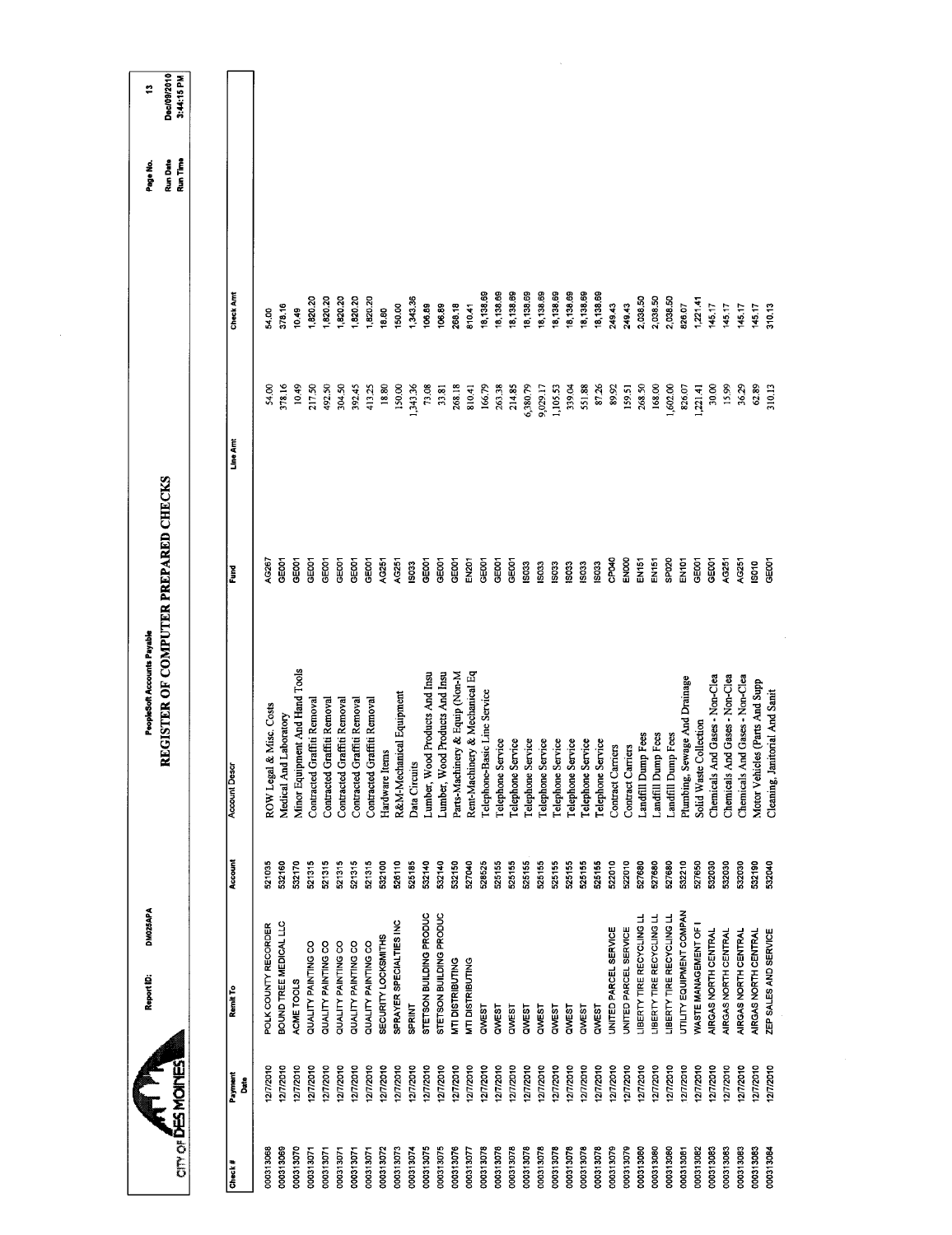| Account<br>532010<br>527040<br>532150<br>532150<br>527040<br>MURPHY TRACTOR & EQUIP<br>JW PERRY INC<br>ZIEGLER INC<br>Ramit To<br>CARQUEST<br>CARQUEST | REGISTER OF COMPUTER PREPARED CHECKS<br>PeopleSoft Accounts Payable |                   |                 |                      | Run Date<br>Page No. | Dec/09/2010<br>≠ |
|--------------------------------------------------------------------------------------------------------------------------------------------------------|---------------------------------------------------------------------|-------------------|-----------------|----------------------|----------------------|------------------|
|                                                                                                                                                        |                                                                     |                   |                 |                      | Run Time             | 3:44:15 PM       |
|                                                                                                                                                        | <b>Account Descr</b>                                                | Fund              | Line Arrt       | Check Amt            |                      |                  |
|                                                                                                                                                        | Rent-Machinery & Mechanical Eq                                      | EN002             | 1,450.00        | 1,450.00             |                      |                  |
|                                                                                                                                                        | Rent-Machinery & Mechanical Eq                                      | SP360             | 32.62           | 32.62                |                      |                  |
|                                                                                                                                                        | Agricultural And Horticultural                                      | GE001             | 215.70          | 215.70               |                      |                  |
|                                                                                                                                                        | Parts-Machinery & Equip (Non-M                                      | GE001             | 268.88          | 397.82               |                      |                  |
|                                                                                                                                                        | Parts-Machinery & Equip (Non-M                                      | GE001             | 28.45           | 397.82               |                      |                  |
| 532150<br>532150<br>CARQUEST<br>CARQUEST                                                                                                               | Parts-Machinery & Equip (Non-M<br>Parts-Machinery & Equip (Non-M    | GE001<br>GE001    | 67.22<br>33.27  | 397.82<br>397.82     |                      |                  |
| 531025<br>INGRAM LIBRARY SERVICES                                                                                                                      | <b>Books/Print Materials</b>                                        | SP875             | 69.36           | 154,56               |                      |                  |
| 531025<br>INGRAM LIBRARY SERVICES                                                                                                                      | Materials<br>Books/Print                                            | SP875             | 85.20           | 154.56               |                      |                  |
| 531010<br><b>OFFICEMAX</b>                                                                                                                             | General Office                                                      | GEDOT             | 30.29           | 1,196.43             |                      |                  |
| 531010<br><b>OFFICEMAX</b>                                                                                                                             | General Office                                                      | GE <sub>001</sub> | 132.66          | 1,196.43             |                      |                  |
| 531010<br><b>OFFICEMAX</b>                                                                                                                             | General Office                                                      | <b>CE001</b>      | 559.17          | 1,196.43             |                      |                  |
| 531010<br><b>OFFICEMAX</b>                                                                                                                             | General Office                                                      | GE001             | 45.00           | 1,196.43             |                      |                  |
| 531010<br><b>OFFICEMAX</b>                                                                                                                             | General Office                                                      | IS010             | 315,53          | 1,196.43             |                      |                  |
| 531010<br>531010<br><b>OFFICEMAX</b><br><b>OFFICEMAX</b>                                                                                               | General Office                                                      | GE001<br>GE001    | 75.04           | 1,196.43<br>1,196.43 |                      |                  |
| 521030<br>JOHNSON REPORTING SERV                                                                                                                       | General Office                                                      | GEOOT             | 270,00<br>38.74 | 1,256.40             |                      |                  |
| 529430<br>JOHNSON REPORTING SERV                                                                                                                       | Legal Expenses Reimbursable By<br>Legal                             | GE001             | 986.40          | 1,256.40             |                      |                  |
| 522010<br>SANDRY FIRE SUPPLY                                                                                                                           | Contract Carriers                                                   | GE001             | 14.99           | 215.50               |                      |                  |
| 532360<br>SANDRY FIRE SUPPLY                                                                                                                           | Firefighting Supplies                                               | GEOOT             | 200.51          | 215.50               |                      |                  |
| 526070<br>SMITH'S SEWER SERVICE IN                                                                                                                     | R&M-Plumbing                                                        | GE001             | 127.50          | 172.50               |                      |                  |
| 526070<br>532050<br>OLDCASTLE ARCHITECTURA<br>SMITH'S SEWER SERVICE IN                                                                                 | R&M-Plumbing                                                        | ENOOO<br>GEOO1    | 29736<br>45.00  | 172.50<br>631.36     |                      |                  |
| 532050<br><b>OLDCASTLE ARCHITECTURA</b>                                                                                                                | Concrete And Clay Products<br>Concrete And Clay Products            | ENOOO             | 334.00          | 63136                |                      |                  |
| 532340<br>S&SWORLDWDE                                                                                                                                  | Art And Craft Supplies                                              | <b>GEOOT</b>      | 445.69          | 445.69               |                      |                  |
| 529810<br>EMC RISK SERVICES INC                                                                                                                        | Workers' Compensation Payments                                      | SP360             | 215.00          | 18,998.68            |                      |                  |
| 529810<br>EMC RISK SERVICES INC                                                                                                                        | Workers' Compensation Payments                                      | AG251             | 6,843.68        | 18,998.68            |                      |                  |
| 529810<br>EMC RISK SERVICES INC                                                                                                                        | Workers' Compensation Payments                                      | GEOOT             | 11,940.00       | 18,998.68            |                      |                  |
| 562050<br>MERCY COLLEGE OF HEALT                                                                                                                       | Training                                                            | GE001             | 195.00          | 195.00               |                      |                  |
| 532260<br>BARRON EQUIPMENT COMPA                                                                                                                       | Safety & Protective Equip & Cl                                      | AG251             | 17.00           | 48.00                |                      |                  |
| 532260<br>BARRON EQUIPMENT COMPA                                                                                                                       | Safety & Protective Equip & Cl                                      | AG251             | 31.00           | 48.00                |                      |                  |
| 532140<br>ARDICK EQUIPMENT CO INC                                                                                                                      | Lumber, Wood Products And Insu                                      | GE001             | 1,234.75        | 1,234.75             |                      |                  |
| 532060<br>ADVENTURE LIGHTING                                                                                                                           | Electrical Supplies And Parts                                       | GEOO1             | 73.40           | 1,239.70             |                      |                  |
| 532060<br>ADVENTURE LIGHTING                                                                                                                           | Electrical Supplies And Parts                                       | GEOOT             | 100.56          | 1,239.70             |                      |                  |
| 532060<br>ADVENTURE LIGHTING<br>ADVENTURE LIGHTING                                                                                                     | Electrical Supplies And Parts                                       | GE001<br>GE001    | 181.38          | 1,239.70             |                      |                  |